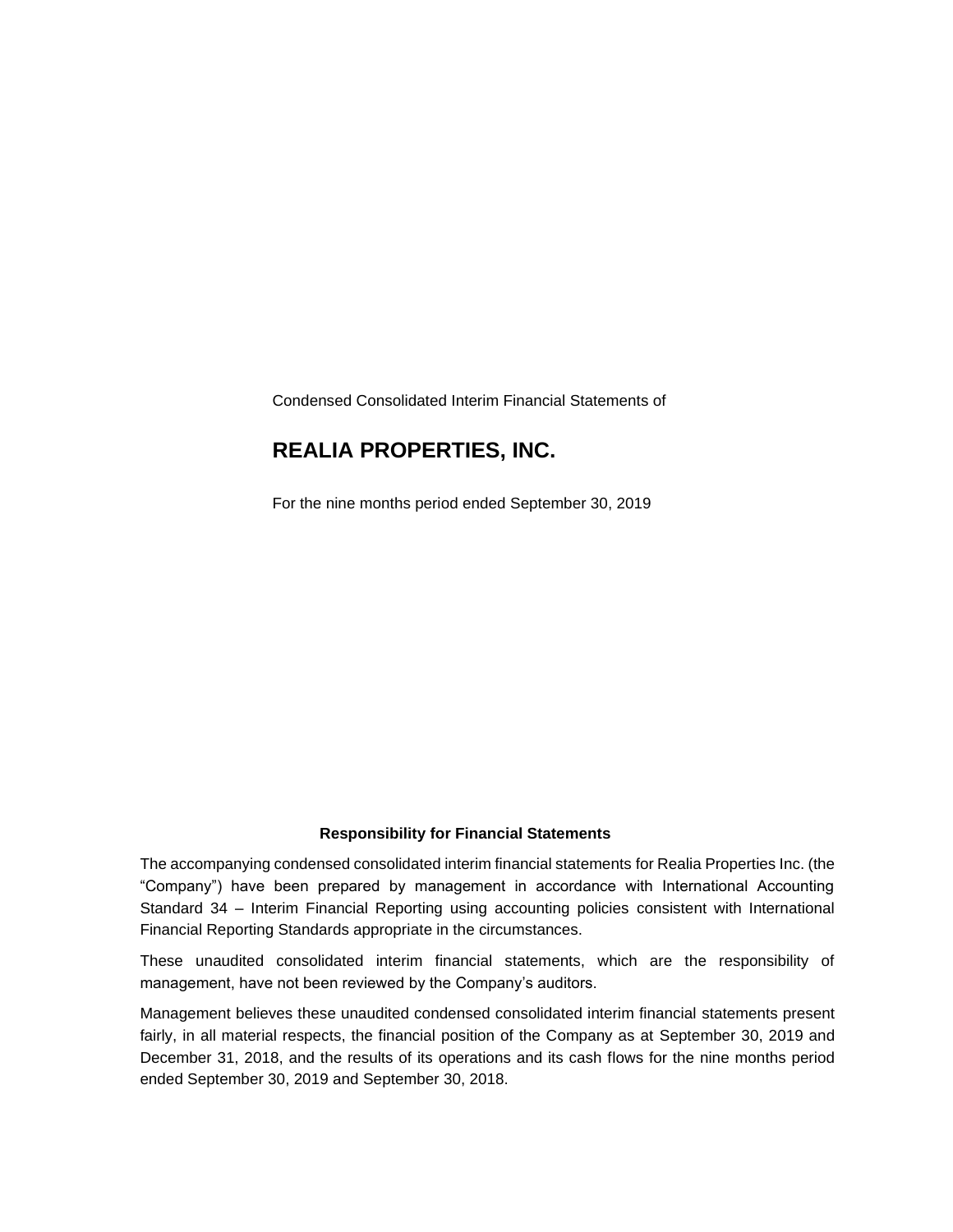Condensed Consolidated Interim Statements of Financial Position (Expressed in Canadian dollars)

|                                                              | September 30,   | December 31,    |  |
|--------------------------------------------------------------|-----------------|-----------------|--|
|                                                              | 2019            | 2018            |  |
| <b>Assets</b>                                                |                 |                 |  |
| Current assets:                                              |                 |                 |  |
| Cash $(1)$                                                   | \$<br>831,774   | 3,050,264<br>\$ |  |
| Amounts receivable                                           | 378,745         | 416,359         |  |
| Prepaid expenses and deposits                                | 23,957          | 88,285          |  |
|                                                              | 1,234,46        | 3,554,908       |  |
| Investment properties (note 4) $(2)$                         | 38,958,734      | 41,050,682      |  |
| Mortgage reserve fund                                        | 849,303         | 501,505         |  |
|                                                              | \$41,042,513    | \$45,107,095    |  |
| Liabilities and Shareholders' Equity                         |                 |                 |  |
| <b>Current liabilities:</b>                                  |                 |                 |  |
| Accounts payable and accrued liabilities                     | \$<br>1,301,599 | 1,262,414<br>\$ |  |
| Notes payable (note 6) $(3)$                                 | 1,324,100       | 2,102,000       |  |
| Current portion of mortgages payable (note 7)                | 12,133,698      | 12,269,126      |  |
| Due to related parties (note 9) $(4)$                        | 290,892         | 154,548         |  |
|                                                              | 15,050,289      | 15,788,088      |  |
| Tenants' security deposits                                   | 230,741         | 208,293         |  |
| Mortgages payable (note 7)                                   | 16,360,732      | 17,040,361      |  |
| Convertible debentures - non-related parties (note 8a)       | 4,322,304       | 4,169,461       |  |
|                                                              | 35,964,066      | 37,206,203      |  |
| Shareholders' equity:                                        |                 |                 |  |
| Share capital (note 10)                                      | 21,612,003      | 21,612,003      |  |
| Equity component of convertible debentures (note 8)          | 269,319         | 269,319         |  |
| Contributed surplus                                          | 1,248,058       | 1,248,058       |  |
| Accumulated other comprehensive income                       | 843,675         | 1,338,259       |  |
| <b>Deficit</b>                                               | (18,961,966)    | (16, 639, 992)  |  |
| Equity attributable to the shareholders of Realia Properties | 5,011,089       | 7,827,647       |  |
| Non-controlling interest                                     | 67,358          | 73,245          |  |
| Total Shareholders' equity                                   | 5,078,447       | 7,900,892       |  |
|                                                              | \$41,042,513    | \$45,107,095    |  |

Footnotes:

*(1) Decline in cash against 2018 balance due to repayment of Roundtable and TS Finance loans (\$800k), settlement payment (\$412k), extraordinary legal fees (\$550k), MDTC short-term finance costs (\$390k, only 4 months booked in 2018), GP loan payments (\$202k, only 4 months booked in 2018) and property level capital expenditures (\$150k).* 

*(2) Decline in investment properties is due to foreign currency translation.* 

*(3) 3Q2019 repayment of \$800k in notes payable to TS Finance and RoundTable Management.*

*(4) Increase in amounts owed to related parties is related to uncollected Inovalis fees associated with purchase of MDTC.*

See accompanying notes to condensed consolidated interim financial statementsf for additional clarrification.

Approved on behalf of the Board:

*"Jean-Daniel Cohen" "Stephane Amine"* Director Chair, Audit Committee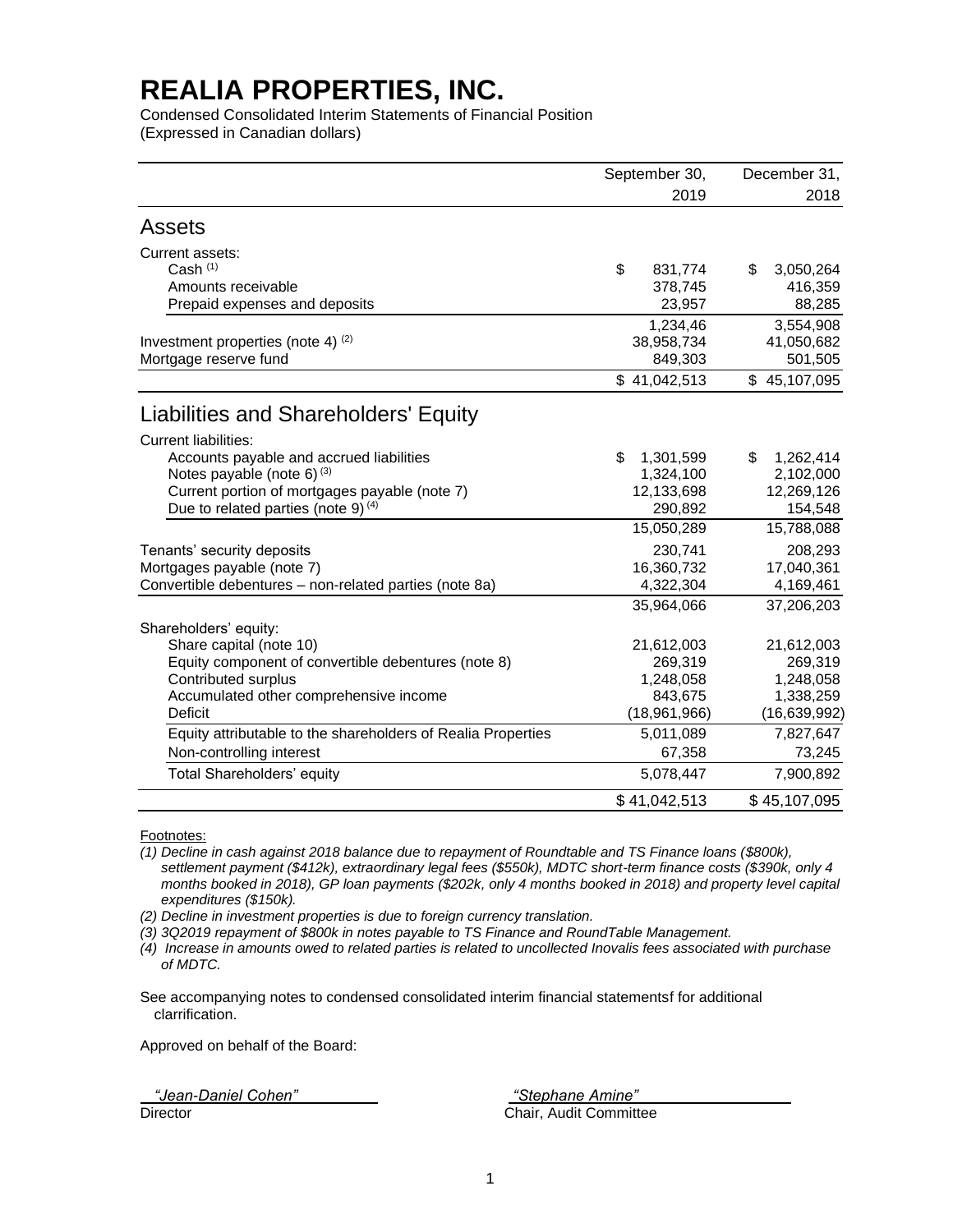Condensed Consolidated Interim Statements of Income (Loss) and Comprehensive Income (Loss) (Expressed in Canadian dollars)

|                                                           |                  | For three months ended    |    |                | For nine months ended |
|-----------------------------------------------------------|------------------|---------------------------|----|----------------|-----------------------|
|                                                           |                  | September 30,             |    |                | September 30          |
|                                                           | 2019             | 2018                      |    | 2019           | 2018                  |
| Revenue: (1)                                              |                  |                           |    |                |                       |
| Rental income (1)                                         | \$<br>846,136    | \$<br>481,184             | S  | 2,531,339      | \$<br>1,379,678       |
| Recoveries of operating expenses income                   | 305,433          | 171,495                   |    | 963,760        | 487,860               |
| Other income                                              | 8.439            | 15,279                    |    | 26.159         | 133,253               |
|                                                           | 1,160,008        | 667,958                   |    | 3,521,258      | 2,000,791             |
| Property operating expenses                               |                  |                           |    |                |                       |
| Operating and leasing expenses                            | (416, 905)       | (238, 392)                |    | (1, 109, 138)  | (602, 602)            |
| Earnings from property operations                         | 743,103          | 429,566                   |    | 2,412,120      | 1,398,189             |
| Other revenues (expenses):                                |                  |                           |    |                |                       |
| General and administrative                                | (351, 621)       | (107, 533)                |    | (916, 440)     | (463, 345)            |
| Depreciation                                              | (436, 108)       | (244, 725)                |    | (1,591,943)    | (717, 044)            |
| Share of income (loss) of joint ventures (note 5)         |                  | 26,244                    |    |                | 102,356               |
| Net finance costs                                         | (656, 025)       | (386, 500)                |    | (1,972,477)    | (1, 182, 509)         |
| Gain on settlement of financial liabilities               |                  |                           |    |                | 18,324                |
| Gain on sale of joint ventures & associates               |                  | 2,107,396                 |    |                | 2,108,600             |
| ownership interest                                        |                  |                           |    |                |                       |
| Loss on settlement of dispute                             | (289, 955)       |                           |    | (289, 955)     |                       |
| Foreign exchange gain (loss)                              | 26,769           | 6.067                     |    | 30.835         | 859,875               |
|                                                           | (1,706,940)      | 1,400,949                 |    | (4,739,980)    | 726,257               |
|                                                           |                  |                           |    |                |                       |
| Income (loss) for the period                              | \$<br>(963, 837) | \$<br>1,830,515           |    | \$ (2,327,860) | \$<br>2,124,446       |
| Other comprehensive income (loss):                        |                  |                           |    |                |                       |
| Foreign currency translation on US operations             | (74, 460)        | 1,369,910                 |    | 494,583        | 938,154               |
|                                                           |                  |                           |    |                |                       |
| Comprehensive income (loss)                               | \$(1,038,297)    | \$<br>3,200,425           |    | \$ (1,823,277) | \$<br>3,062,600       |
|                                                           |                  |                           |    |                |                       |
| Net income (loss) for the period attributed to:           |                  |                           |    |                |                       |
| Non-controlling interest                                  | (1, 916)         |                           |    | (5,887)        |                       |
| Shareholders of Realia Properties Inc.                    | (961, 921)       | 1,830,515                 |    | (2,321,973)    | 2,124,446             |
|                                                           | \$<br>(963, 837) | \$<br>1,830,515           |    | \$ (2,327,860) | \$<br>2,124,446       |
|                                                           |                  |                           |    |                |                       |
| Comprehensive income (loss) for the period attributed to: |                  |                           |    |                |                       |
| Non-controlling interest                                  | (1, 916)         |                           |    | (5,887)        |                       |
| Shareholders of Realia Properties Inc.                    | (1,036,381)      | 3,200,425                 |    | (1,827,390)    | 3,062,600             |
|                                                           | \$(1,038,297)    | $\overline{\$}$ 3,200,425 |    | \$ (1,833,277) | \$<br>3,062,600       |
|                                                           |                  |                           |    |                |                       |
| Weighted average number of units                          | 255,221,137      | 216,761,864               |    | 247,754,686    | 215,488,012           |
| Basic and diluted loss per common share (note 12)         | \$<br>(0.00)     | \$<br>0.01                | \$ | (0.01)         | \$<br>0.01            |

See accompanying notes to condensed consolidated interim financial statements.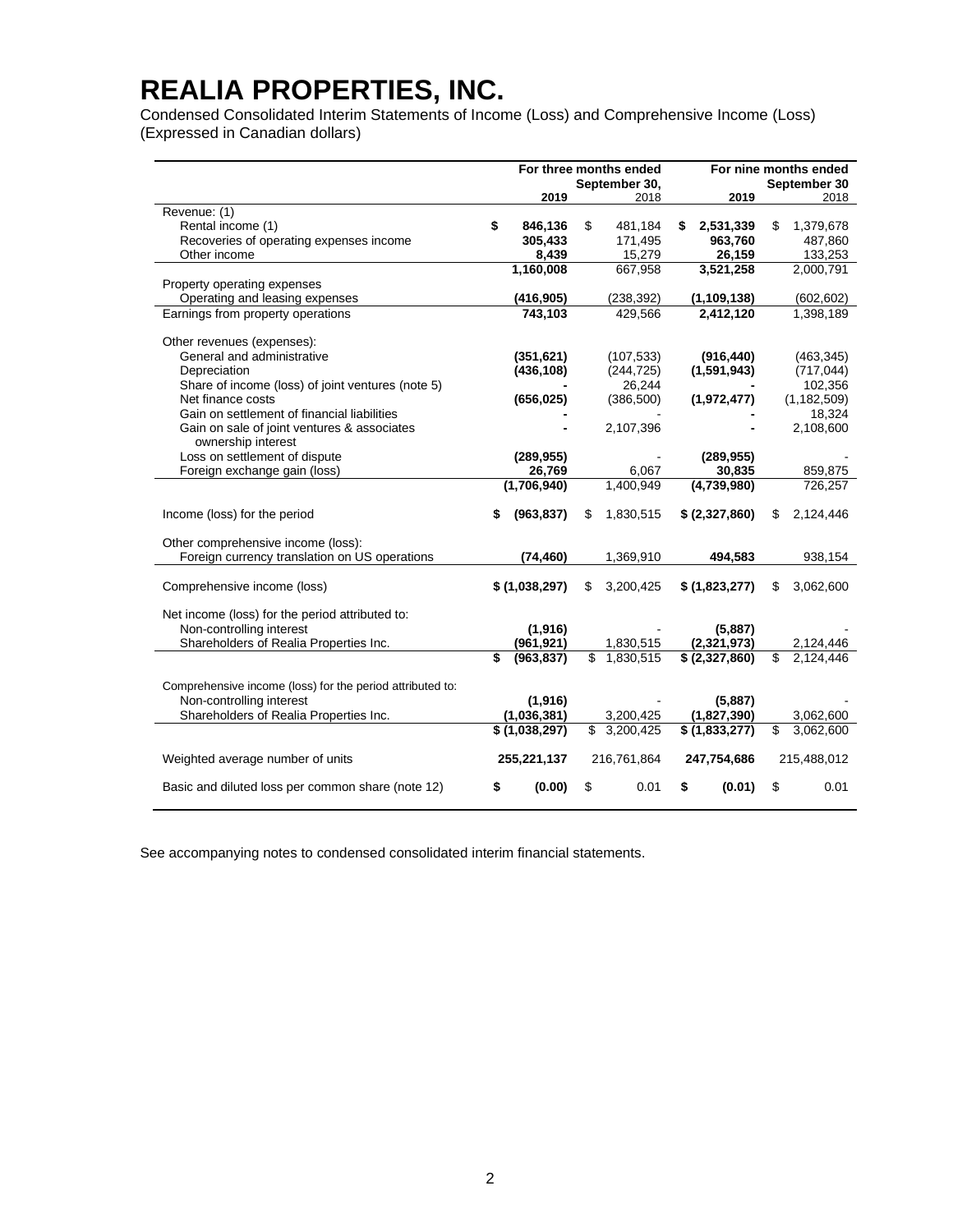Condensed Consolidated Interim Statements of Changes in Shareholders' Equity (Expressed in Canadian dollars)

|                                        | Number of                |      | Share         | Equity<br>component of<br>convertible | Contributed              |      | Accumulated<br>other<br>comprehensive |                                           | Total<br>attributable<br>to owners of | Non-<br>controlling      | Total<br>shareholders' |
|----------------------------------------|--------------------------|------|---------------|---------------------------------------|--------------------------|------|---------------------------------------|-------------------------------------------|---------------------------------------|--------------------------|------------------------|
|                                        | shares                   |      | capital       | debentures                            | surplus                  |      | income                                | Deficit                                   | the parent                            | interest                 | equity                 |
| Balance, December 31, 2017             | 214,249,087              | \$   | 17,852,974 \$ | 222,510 \$                            | 1,248,058 \$             |      | 3,674,720                             | \$ (18, 384, 772)                         | $$4,613,490$ \$                       | \$<br>$\sim$             | 4,613,490              |
| Share issue - debt settlement          | 2,512,781                |      | 48,154        |                                       |                          |      |                                       |                                           | 48,154                                |                          | 48,154                 |
| Income (loss) for the year             |                          |      |               |                                       |                          |      | $\,$                                  | 2,124,445                                 | 2,124,445                             | $\overline{\phantom{a}}$ | 2,124,445              |
| Other comprehensive income (loss)      |                          |      |               |                                       | $\overline{\phantom{a}}$ |      | (2,736,567)                           | $\blacksquare$                            | (2,736,567)                           | $\blacksquare$           | (2,736,567)            |
| Balance, September 30, 2018            | 216,761,868              | \$   | 17,901,128 \$ | 222,510 \$                            | 1,248,058                | - \$ |                                       | 938,153 \$ (16,260,327)                   | $$4,049,522$ \$                       | - \$                     | 4,049,522              |
| Balance, December 31, 2018             | 216,761,868              | \$   | 21,612,003 \$ | 269,319 \$                            | 1,248,058 \$             |      |                                       | 1,338,258 \$ (16,639,993) \$ 7,827,645 \$ |                                       | 73,245 \$                | 7,900,890              |
| Share issue - add'l ownership interest | 38,459,269               |      |               |                                       |                          |      |                                       |                                           |                                       |                          |                        |
| Income (loss) for the year             |                          |      |               | $\overline{\phantom{0}}$              |                          |      | $\sim$                                | (2,321,973)                               | (2,321,973)                           | (5,887)                  | (2,327,860)            |
| Other comprehensive income (loss)      | $\overline{\phantom{a}}$ |      |               | $\overline{\phantom{0}}$              | $\overline{\phantom{a}}$ |      | (494, 583)                            | $\,$ $\,$                                 | (494, 583)                            | $\overline{\phantom{a}}$ | (494, 583)             |
| Balance, September 30, 2019            | 255,221,137              | - \$ | 21,612,003 \$ | 269,319 \$                            | ,248,058 \$              |      |                                       | 843,675 \$ (18,961,966) \$                | 5,011,089 \$                          | 67,358 \$                | 5,078,447              |

See accompanying notes to condensed consolidated interim financial statements.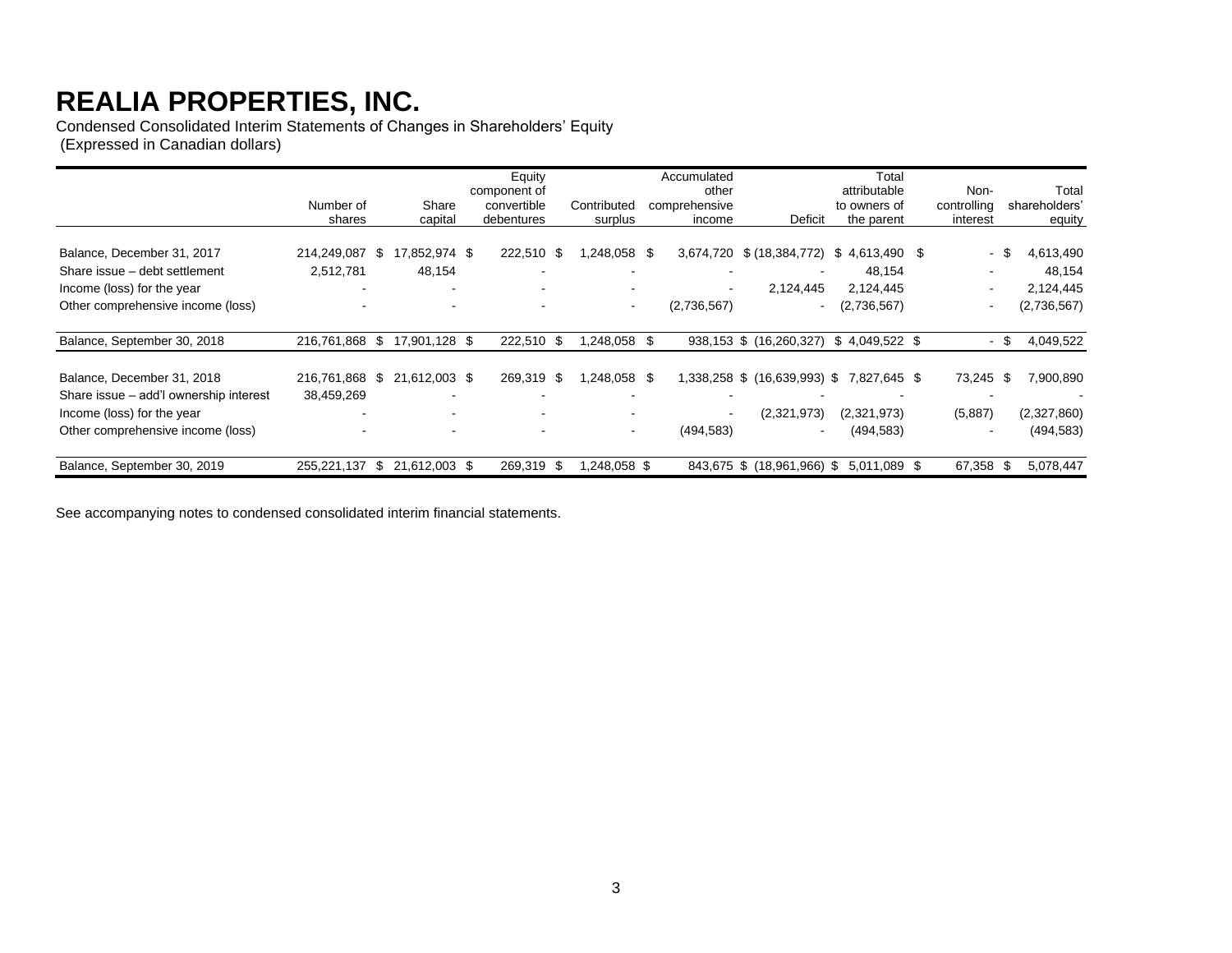Condensed Consolidated Interim Statements of Cash Flows (Expressed in Canadian dollars)

|                                                                                                                        | For the nine months ended September 30, |                           |
|------------------------------------------------------------------------------------------------------------------------|-----------------------------------------|---------------------------|
|                                                                                                                        | 2019                                    | 2018                      |
| Cash provided by (used in):                                                                                            |                                         |                           |
| Cash flows from operating activities:                                                                                  |                                         |                           |
| Income (loss) for the year                                                                                             | (2,321,973)<br>\$                       | \$<br>2,124,446           |
| Adjustment to reconcile (income) loss for the year                                                                     |                                         |                           |
| to net cash provided by operating activities:                                                                          |                                         |                           |
| Depreciation expense                                                                                                   | 1,591,943                               | 717,044                   |
| Amortization of transaction costs                                                                                      | 53,533                                  | 134,166                   |
| Accretion of convertible debentures                                                                                    | 99,310                                  | 49,032                    |
| (Gain) loss on settlement of financial liabilities                                                                     |                                         | (18, 324)                 |
| (Gain) loss on sale of JV and associates ownership interest<br>Share of profit (loss) of joint ventures and associates |                                         | (2,108,600)<br>(102, 356) |
| Foreign exchange (gain) loss                                                                                           | 30,835                                  | (859, 875)                |
| Interest expense                                                                                                       | 1,814,009                               | 1,000,030                 |
| Change in operating assets and liabilities                                                                             | 60,136                                  | 101,182                   |
|                                                                                                                        |                                         |                           |
|                                                                                                                        | 1,327,793                               | 1,036,745                 |
| Cash flows from investing activities:                                                                                  |                                         |                           |
| Additions to investment properties                                                                                     | (383, 549)                              | (158, 169)<br>275,415     |
| Distributions from joint ventures and associates<br>Security deposits received                                         | 22,448                                  | 8,956                     |
| Proceeds from disposal of interests in joint ventures                                                                  |                                         | 4,458,779                 |
|                                                                                                                        |                                         |                           |
|                                                                                                                        | (361, 101)                              | 4,584,981                 |
| Cash flows from financing activities:<br>Repayment of debt                                                             |                                         | (4,867,545)               |
| Net variance in advances from related parties                                                                          | (992, 192)<br>104,167                   | 900,000                   |
| Mortgage transaction costs                                                                                             | 287,427                                 | (14, 350)                 |
| Advances from (contributions to) mortgage reserve fund                                                                 | (347, 798)                              | (160, 926)                |
| Interest paid                                                                                                          | (1,733,019)                             | (978, 460)                |
|                                                                                                                        |                                         |                           |
|                                                                                                                        | (2,681,415)                             | (5, 121, 281)             |
| Effect of exchange rate changes on cash                                                                                | (503, 767)                              | (36, 502)                 |
| Increase (decrease) in cash                                                                                            | (2,218,490)                             | 463,943                   |
|                                                                                                                        |                                         |                           |
| Cash, beginning of period                                                                                              | 3,050,264                               | 262,786                   |
| Cash, end of period                                                                                                    | \$<br>831,774                           | \$<br>726,729             |

See accompanying notes to consolidated financial statements.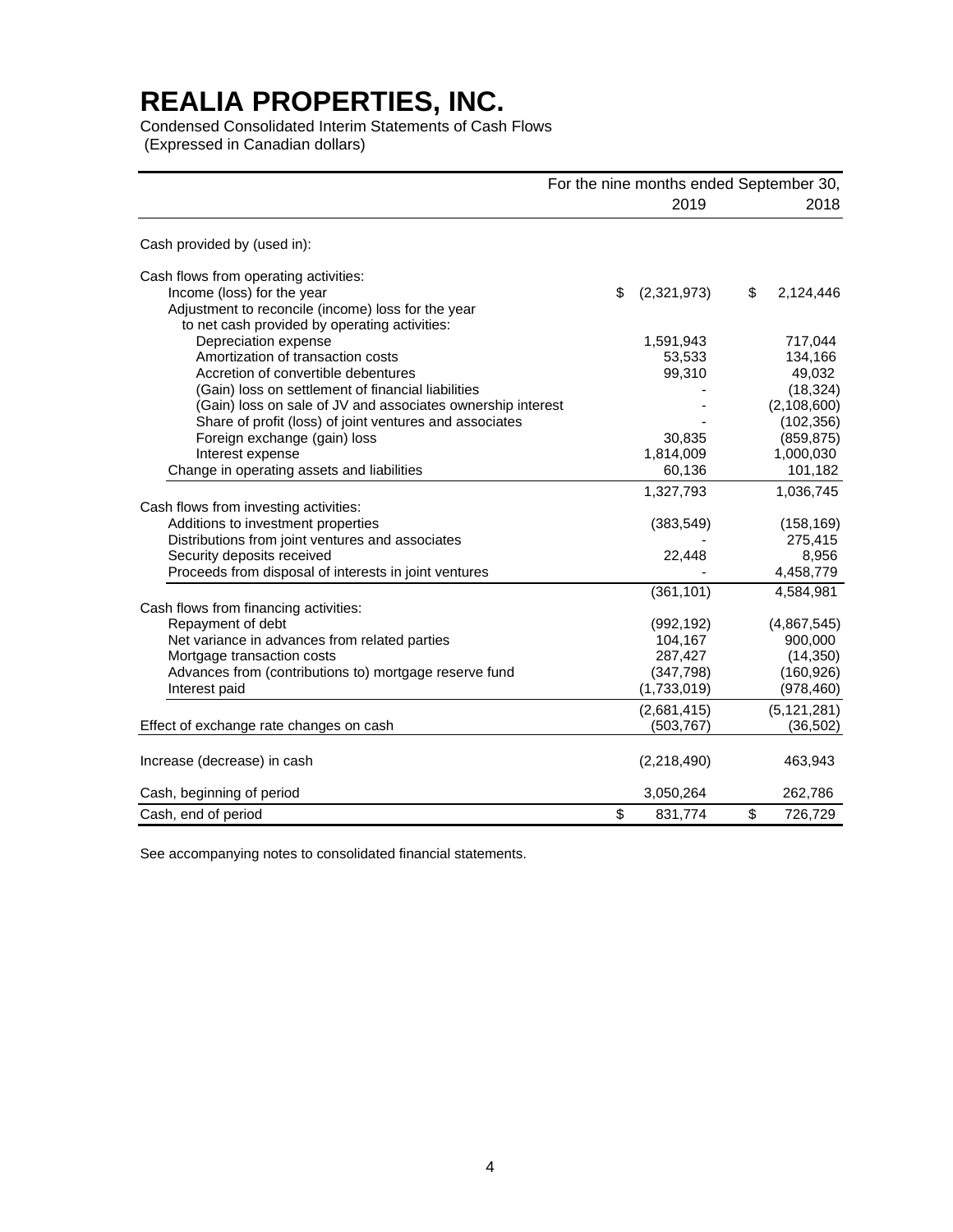Notes to Condensed Consolidated Interim Financial Statements (Expressed in Canadian dollars)

### **1. Organization:**

Realia Properties, Inc. ("Realia" and collectively with its subsidiaries the "Company") was incorporated under the Canada Business Corporations Act on June 3, 2008 and is a real estate holding company trading on the TSX Venture Exchange (common shares "TSXV: RLP", convertible debentures "TSXV: RLP.DB"). The Company issued share capital and commenced operations on June 30, 2008. The registered office of the Company is 151 Yonge Street, 11th Floor, Toronto, Ontario M5C 2W7.

The sole business of the Company is the ownership of real property interests, consistent with a well-established investment policy. The Company seeks to create a portfolio of stabilized income producing real estate assets within the United States with value to be maximized through the acquisition of well-positioned quality assets. The initial focus is on necessity-based, nationallyanchored retail/commercial properties, community centers and industrial properties.

These condensed consolidated interim financial statements have been approved and authorized for issue by the Board of Directors on November 25, 2019.

### **2. Basis of presentation and statement of compliance:**

The accompanying condensed consolidated interim financial statements are prepared in accordance with International Accounting Standards ("IAS") 34 – Interim Financial Reporting using the same presentation and accounting policies in the December 31, 2018 audited consolidated financial statements. They do not include all the information and disclosure normally provided in annual financial statements and should be read in conjunction with the audited annual consolidated financial statements and the notes thereto for the year ended December 31, 2018.

### **3. Significant accounting policies:**

The significant accounting policies applied in the preparation of these condensed consolidated interim financial statements are set out below. The accounting policies have been applied consistently by group entities unless otherwise stated.

### *New accounting policies adopted in the previous period*

### *IFRS 15 – Revenue from Contracts with Customers*

The Company mainly has a lessor activity, which is out of scope of IFRS 15 (except for the recoveries of operating expenses income). With respect to revenue within the scope of IFRS 15, the standard was adopted as at January 1, 2018 and was applied retroactively with restatement of comparative periods. Management concluded that there is no significant impact of adoption of IFRS 15.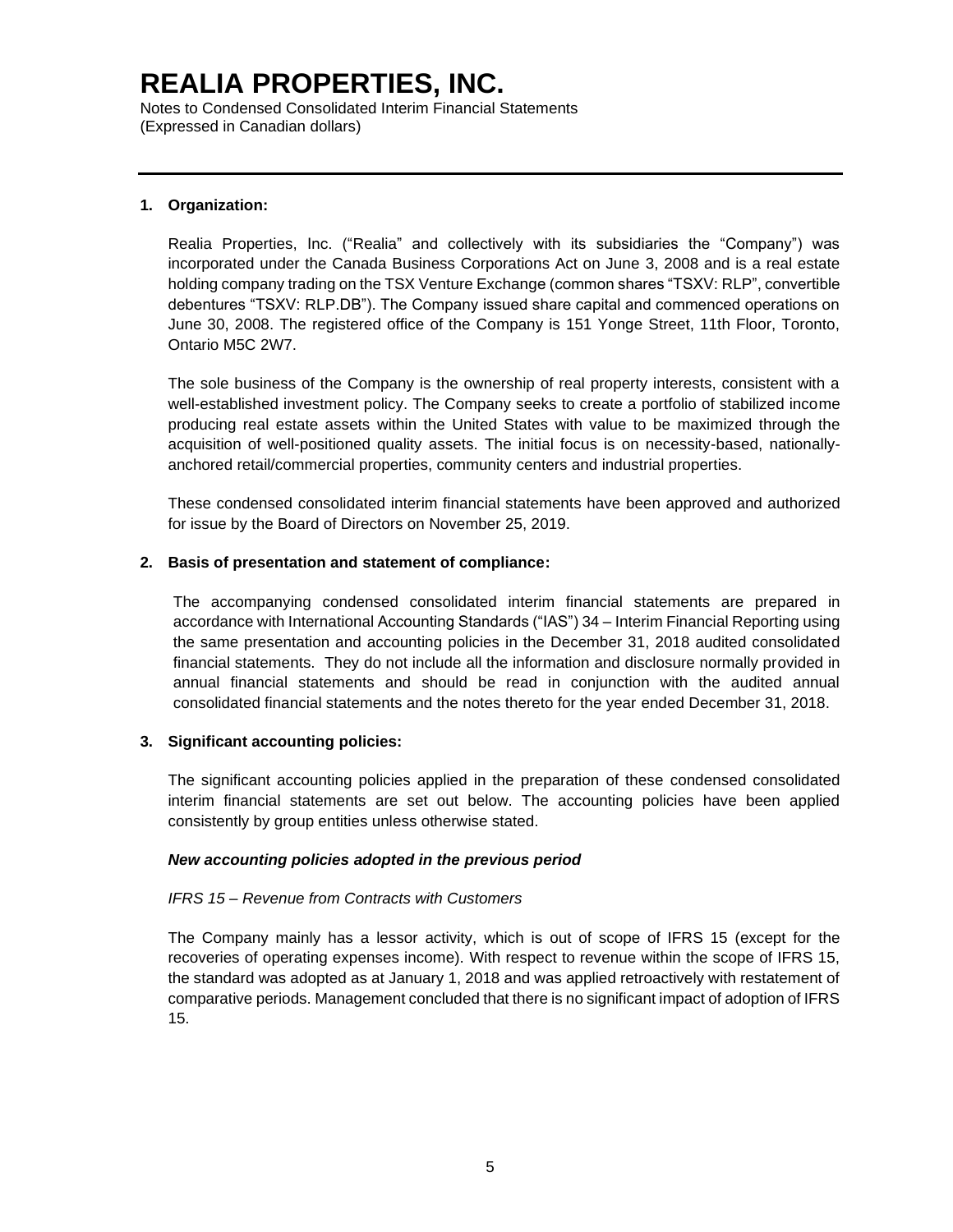Notes to Condensed Consolidated Interim Financial Statements (Expressed in Canadian dollars)

### **3. Significant accounting policies (continued):**

#### *IFRS 9 - Financial Instruments*

In July 2014, the IASB published IFRS 9 which replaces IAS 39 Financial Instruments: Recognition and Measurement (IAS 39). IFRS 9 introduces new requirements for the classification and measurement of financial assets. Under IFRS 9 (2014), financial assets are classified and measured based on the business model in which they are held and the characteristics of their contractual cash flows. The standard introduces additional changes relating to financial liabilities. It also amends the impairment model by introducing a new 'expected credit loss' model for calculating impairment.

IFRS 9 is effective for annual reporting periods beginning on or after January 1, 2018, date for which the Company adopted this standard and applied retroactively with restatement of comparative periods. The Company assessed that there was no impact of this new standard on its consolidated financial statements, with the exception of financial assets that were classified as Loans and Receivables that are now classified in the amortized cost category. There was no impact on carrying values and equity as at January 1, 2018, as a result of the adoption of the standard.

#### *Amendments to IFRS 3 – Definition of a Business*

In October 2018, the IASB issued amendments to the definition of a business in IFRS 3 Business Combinations.

IFRS 3 continues to adopt a market participant's perspective to determine whether an acquired set of activities and assets is a business. The amendments: clarify the minimum requirements for a business; remove the assessment of whether market participants are capable of replacing any missing elements; add guidance to help entities assess whether an acquired process is substantive; narrow the definitions of a business and of outputs; and introduce an optional fair value concentration test.

The amendments to IFRS 3 are effective for annual reporting periods beginning on or after January 1, 2020 and apply prospectively. Earlier application is permitted and the Company has elected to early adopt this standard as of January 1, 2018.

(a) Basis of consolidation:

The condensed consolidated interim financial statements include the assets and liabilities and results of operations of Realia and its subsidiaries. The assets and liabilities and results of operations include the consolidation of its wholly owned subsidiaries TitanStar DSC Holdings, Inc., TSP GP Holdings, Inc., TSP LP Holdings, Inc., TitanStar US, Inc., TSP Metro Gateway, LLC and TSP 116th Street, LLC as well as Martin Downs NSC, LLC (since acquisition of control in October 2018) which is 99% owned.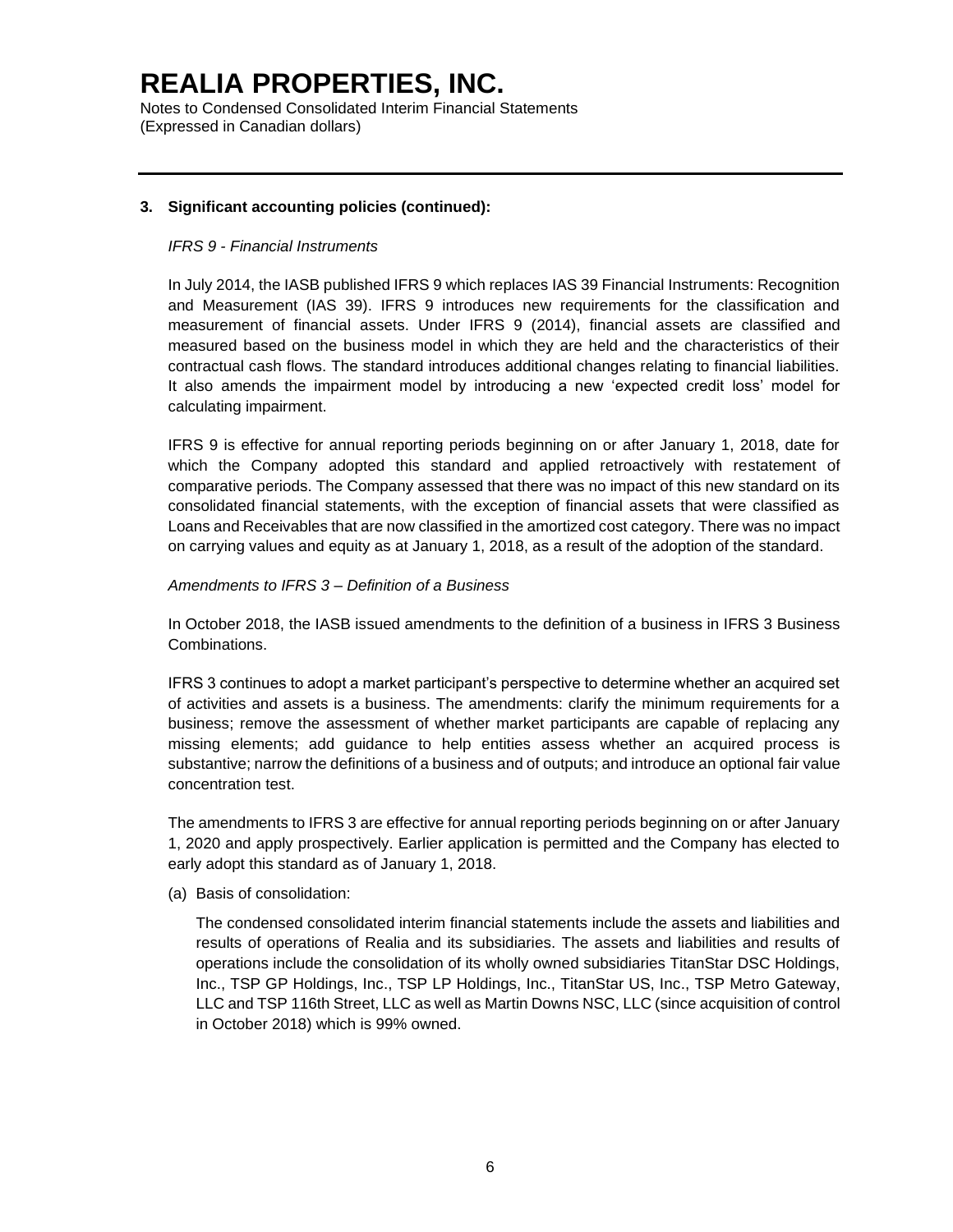Notes to Condensed Consolidated Interim Financial Statements (Expressed in Canadian dollars)

#### **3. Significant accounting policies (continued):**

Subsidiaries are fully consolidated from the date of acquisition, being the date on which the Company obtains control, and continue to be consolidated until the date that such control ceases. Control is achieved when the Company is exposed, or has rights, to variable returns from its involvement with the entity and has the ability to affect those returns through its power over the entity. The financial statements of subsidiaries are prepared for the same reporting period as the Company using consistent accounting policies.

All material intercompany balances and transactions are eliminated upon consolidation.

Where the Company's interest in a subsidiary is less than 100%, the Company recognizes noncontrolling interest.

(b) Joint arrangement and associates:

The Company classifies its interest in joint arrangements as either joint operations or joint ventures depending on the Company's rights to assets and obligations for the liabilities of the arrangements. When making this assessment, management considers the structure of the arrangement, the legal form of any separate entities, the contractual terms of the arrangement and other facts and circumstances. The Company has determined that its joint arrangements are joint ventures since the Company has rights to and is liable for the net assets of the arrangements. The Company classifies entities it has significant influence over as associates.

The Company reports its interest in joint ventures and associates using the equity method. Under the equity method, interests in joint ventures and associates are recorded at initial cost plus the Company's share of post-acquisition income or loss, plus contributions less distributions received. Subsequent to the acquisition date, the Company's share of net income is reported in income of joint ventures and associates in the consolidated statements of income (loss) and comprehensive loss.

The accounting policies of the joint arrangements and associates are consistent with the accounting policies of the Company. Where the Company transacts with its joint ventures and associates, unrealized profits and losses are eliminated to the extent of the Company's interest in the investment. Balances outstanding between the Company and its joint ventures and associates in which it has an interest are not eliminated in the consolidated statements of financial position.

At each reporting period, the Company evaluates whether there is objective evidence that its interest in each joint venture investment is impaired. The entire carrying amount of the interest in joint venture investment is compared to the recoverable amount, which is the higher of value in use, or fair value less costs to sell. The recoverable amount of each investment is considered separately.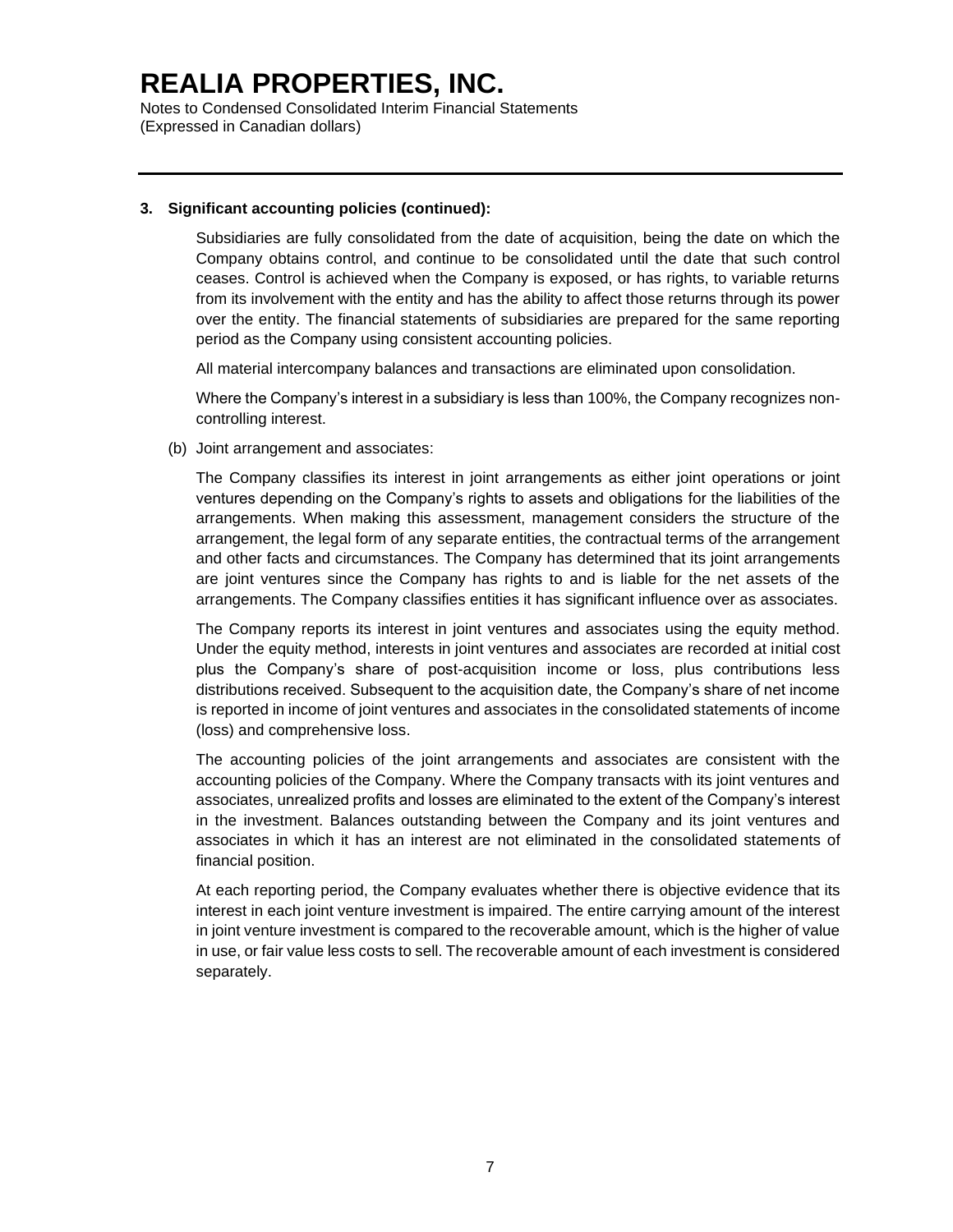Notes to Condensed Consolidated Interim Financial Statements (Expressed in Canadian dollars)

#### **3. Significant accounting policies (continued):**

(c) Property acquisitions and business combinations:

When property is acquired, management considers the substance of the agreement in determining whether the acquisition represents the acquisition of a property or a business combination. The Company accounts for an acquisition as a business combination if the acquired property meets the definition of a business, being an integrated set of activities and assets that are capable of being managed for the purpose of providing goods or services to customers generating investment income (such as dividends or interests) or generating other income from ordinary activities.

Where such acquisitions are not judged to be a business combination, they are treated as asset acquisitions. The cost to acquire the property, including transaction costs, is allocated between the identifiable assets acquired and liabilities assumed based on their relative fair values at the acquisition date. The assets acquired and liabilities assumed include land, building and intangible assets such as above and below market leases and in-place operating leases. The Company expenses transaction costs on business combinations.

(d) Investment properties:

Investment properties are comprised of properties held to earn rental revenue or for capital appreciation or both. Investment properties are measured initially at cost including transaction costs. Transaction costs include transfer taxes, professional fees for legal services and initial leasing commissions to bring the property to the condition necessary for it to be capable of operating.

Investment properties include land and buildings and lease related intangible assets which include below and above market rents, value of in-place leases and prepaid lease origination costs. Investment properties are measured at cost less accumulated depreciation and accumulated impairment losses.

Depreciation of buildings is calculated using the straight-line method with reference to each property's cost, estimated useful life of the building, components, and residual value.

The basis of depreciation and estimated useful lives of buildings, major components and lease related intangibles are as follows:

| Asset                     | <b>Basis</b>  | Rate                               |
|---------------------------|---------------|------------------------------------|
| <b>Buildings</b>          | Straight-line | 35 - 45 vears                      |
| Major components          | Straight-line | 8 - 10 years                       |
| Lease related intangibles | Straight-line | Weighted average term of the lease |

Depreciation methods, useful lives and residual values are reviewed annually and adjusted as required.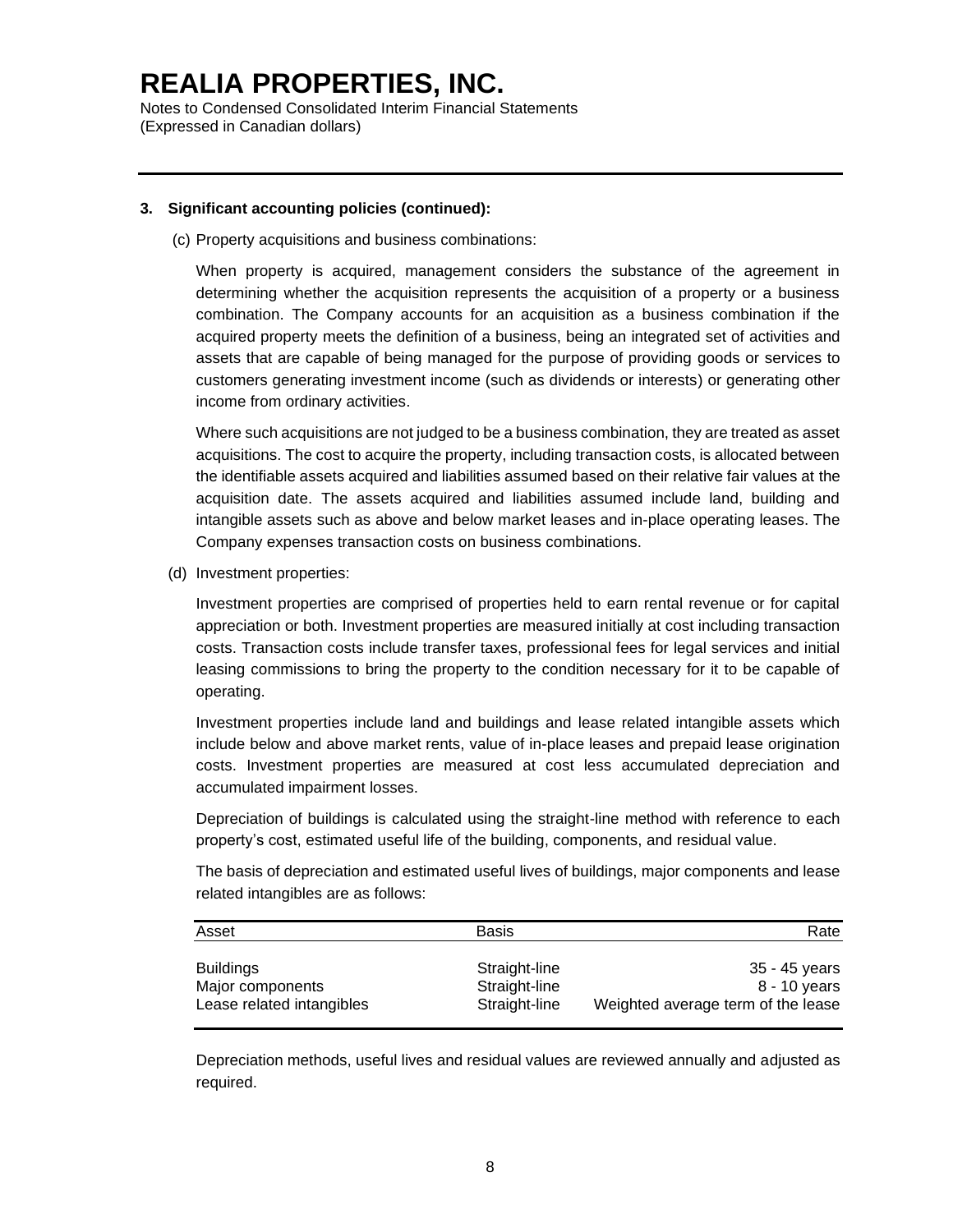Notes to Condensed Consolidated Interim Financial Statements (Expressed in Canadian dollars)

#### **3. Significant accounting policies (continued):**

(d) Investment properties (continued):

Note 5 discloses the fair value of the investment properties. The following approaches either individually or in combination, are used by management, in their determination of the fair value of investment properties:

- ― The Income Approach derives market value by estimating the future cash flows that will be generated by the property and then applying an appropriate capitalization rate or discount rate to those cash flows. This approach can utilize the direct capitalization method and/or the discounted cash flow analysis.
- ― The Direct Comparison Approach involves comparing or contrasting the recent sale, listing or optioned prices of properties comparable to the subject and adjusting for any significant differences between them.

Management reviews independent appraisals when obtained for properties, to ensure the assumptions used by the appraisers are reasonable. The fair value amount determined by management and disclosed in note 5 reflects those assumptions used in the approaches above.

An investment property is derecognized when it has been disposed of or permanently withdrawn from use and no future economic benefit is expected from its disposal. Any gains or losses on the retirement or disposal of an investment property are recognized in the consolidated statement of income (loss) and comprehensive loss in the period of retirement or disposal.

(e) Cash and equivalents:

Cash and equivalents consist of cash on hand and in the bank and highly-liquid investments having terms of three months or less from the date of acquisition and that are readily convertible to known amounts of cash. Cash and equivalents exclude cash subject to restrictions.

(f) Revenue recognition:

Rental revenue is recognized on a straight line basis over the term of the lease subject to ultimate collection being reasonably assured.

Revenue includes recoveries of specified operating expenses, in accordance with the terms of the lease agreements. Recoveries are recognized in the period in which the related operating expense was incurred.

(g) Leases:

Leases are classified according to the substance of the transaction. Leases that transfer substantially all the risks and benefits of ownership from the Company to the lessees are accounted for as finance leases. All current leases of the Company are operating leases.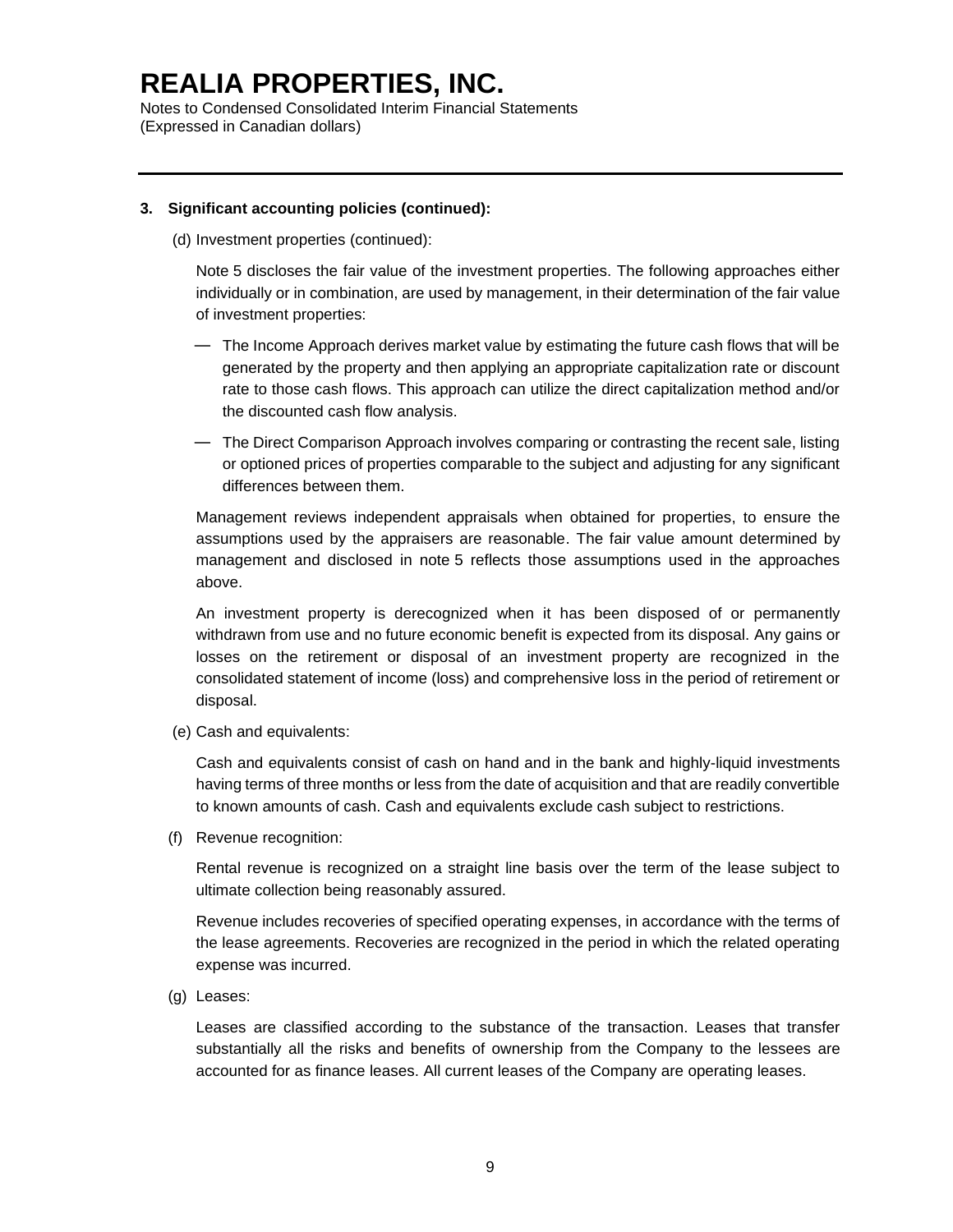Notes to Condensed Consolidated Interim Financial Statements (Expressed in Canadian dollars)

#### **3. Significant accounting policies (continued):**

(h) Finance income (expenses):

Finance income consists of interest income. Finance expense includes interest on long-term debt, financing fees, amortization of deferred financing costs and accretion of convertible debentures.

Finance income is recognized in the period in which it is earned, while finance expenses are recognized in the period in which they are incurred.

(i) Provisions:

Provisions are recognized in other liabilities when the Company has a present legal or constructive obligation as a result of past events, it is more likely than not that an outflow of resources will be required to settle the obligation, and the amount can be reliably estimated. Provisions are measured at management's best estimate of the expenditure required to settle the obligation at the end of the reporting period, and are discounted to present value where the effect is material, such as closure costs.

(j) Convertible debentures:

Convertible debentures are separated into debt and equity components based on the residual method. The value of the debt component is calculated at the estimated fair value of the future interest and principal payments due under the terms of the convertible debentures, with the residual value assigned to the equity component.

Transaction costs directly related to the debt component reduce the carrying value of the convertible debentures. Transaction costs related to the equity component of convertible debentures are recognized in the value of the equity component, net of deferred income tax.

Subsequent to initial recognition, the liability component of convertible debentures is measured at amortized cost using the effective interest rate method and is accreted up to its face value. The equity component is not re-measured subsequent to initial recognition.

For convertible debentures in which the conversion feature is determined to be an embedded derivative liability, the embedded derivative liability is valued first, with the residual value assigned to the debt component of the instrument at inception. Transaction costs allocated to the embedded derivative component are recognized in profit or loss. The embedded derivative liability is recognized at fair value with changes in fair value recognized in profit or loss.

(k) Share options and warrants:

The Company has a share option plan available for officers, employees, and consultants. The fair value based method of accounting is applied to all share-based compensation. Compensation expense is recognized when share options are granted over the vesting periods. Awards of share options and warrants related to private placements or public offerings of shares are treated as share issue costs.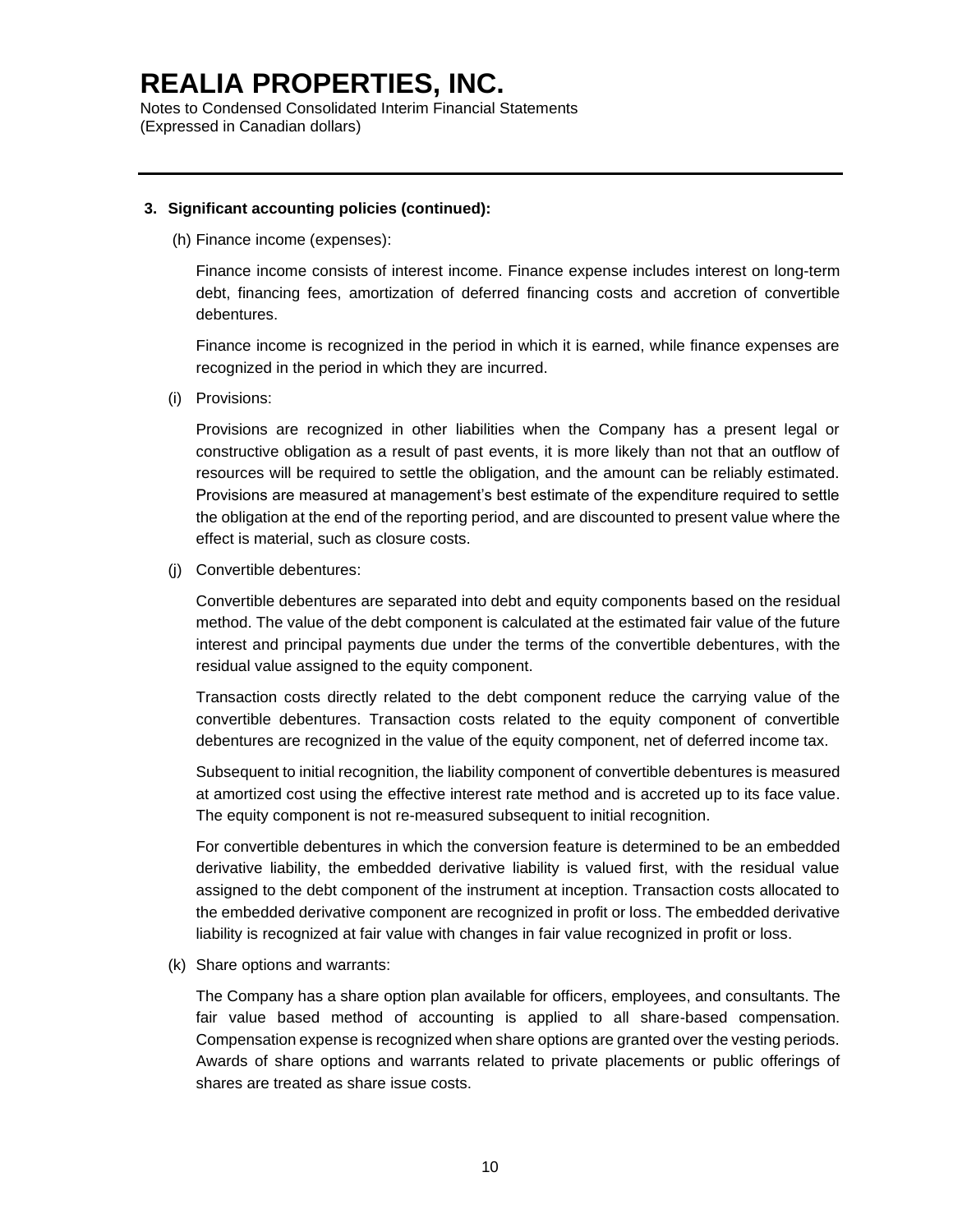Notes to Condensed Consolidated Interim Financial Statements (Expressed in Canadian dollars)

#### **3. Significant accounting policies (continued):**

(k) Share options and warrants (continued):

The fair value of share options and warrants granted are estimated on the date of grant using the Black-Scholes option pricing model and is recorded as an expense over the applicable vesting period based on the number of awards expected to vest. Each tranche of an award is considered a separate award within its own vesting period and grant date fair value. On the exercise of share options, the consideration received and the grant date fair value of the option is credited to share capital.

(l) Share capital:

For equity-settled share-based payment transactions, the entity shall measure the goods or services received, and the corresponding increase in equity, directly, at the fair value of the goods or services received, unless that fair value cannot be estimated reliably. If the entity cannot estimate reliably the fair value of the goods or services received, the entity shall measure their value, and the corresponding increase in equity, indirectly, by reference to the fair value of the equity instruments granted.

Transaction costs related to the issuance of the shares are recognized directly in shareholders' equity as a reduction of the proceeds received.

(m) Income or loss per share:

Basic income or loss per share is calculated by dividing the income or loss by the weighted average number of common shares outstanding during the period. The Company computes dilutive effects of options, warrants and similar instruments. The dilutive effect on income per share is recognized by the use of proceeds that could be obtained upon exercise of options, warrants and similar instruments. It assumes that the proceeds would be used to purchase common shares at the average market price during the period.

(n) Foreign currency translation:

### *Foreign operations*

The functional currency of the Company's subsidiaries is the United States dollar as it is the currency of the primary economic environment in which the subsidiaries operate. In determining the functional currency consideration is given to the denomination of major cash flows of the entity. The functional currency of entities within the group has remained unchanged during the reporting period.

Upon consolidation, assets and liabilities of the subsidiaries are translated to Canadian dollars, the presentation currency of the Company, at the period end rate of exchange and the results of their operations translated at average rates of exchange for the period. The resulting translation adjustments are included in accumulated other comprehensive income in equity. Translation adjustments from monetary receivables and payables within the Company's subsidiaries for which settlement is neither planned nor likely to occur in the foreseeable future are included in the accumulated other comprehensive income in equity.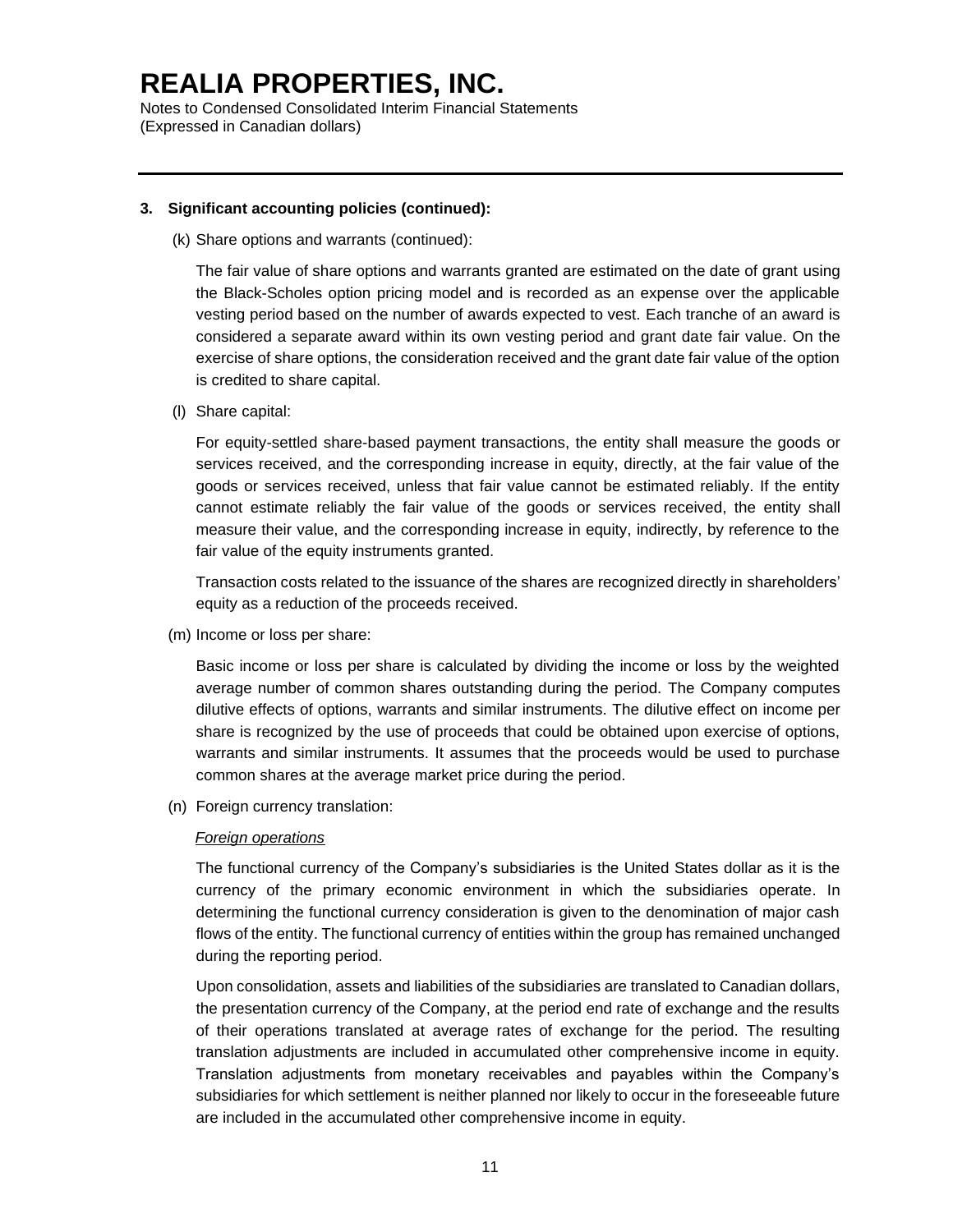Notes to Condensed Consolidated Interim Financial Statements (Expressed in Canadian dollars)

### **3. Significant accounting policies (continued):**

(n) Foreign currency translation (continued):

#### *Foreign currency transactions and balances*

Foreign currency transactions are translated into the functional currency of the respective group entity, using the exchange rates prevailing at the dates of the transactions (spot exchange rate).

Foreign exchange gains and losses resulting from the settlement of such transactions and from the remeasurement of monetary items denominated in foreign currency at year-end exchange rates are recognized in profit or loss.

Non-monetary items are not retranslated at year-end and are measured at historical cost (translated using the exchange rates at the transaction date), except for non-monetary items measured at fair value which are translated using the exchange rates at the date when fair value was determined.

(o) Income taxes:

Current income tax for each entity is based on the local taxable income at the local statutory tax rate enacted or substantively enacted at the consolidated statement of financial position date and includes adjustments to tax payable or recoverable in respect of previous periods.

Deferred income tax is recognized using the statement of financial position method in respect of all temporary differences between the tax bases of assets and liabilities, and their carrying amounts for financial reporting purposes, except as indicated below.

Deferred income tax assets are recognized for all deductible temporary differences, carry forward of unused tax assets and unused tax losses, to the extent that it is probable that taxable profit will be available against which the deductible temporary differences and the carry-forward of unused tax assets and unused tax losses can be utilized, except where the deferred income tax asset relating to the deductible temporary difference arises from the initial recognition of an asset or liability in an acquisition that is not a business combination and, at the time of the acquisition, affects neither the accounting profit nor taxable profit or loss and in respect of deductible temporary differences associated with investment in subsidiaries, interests in joint ventures and associates, deferred income tax assets are recognized only to the extent that it is probable that temporary differences will reverse itself in the foreseeable future and taxable profit will be available against which the temporary differences can be utilized.

Deferred income tax liabilities are recognized for all taxable temporary differences, except where the deferred income tax liability arises from the initial recognition of goodwill, or the initial recognition of an asset or liability in an acquisition that is not a business combination and, at the time of the acquisition, affects neither the accounting profit nor taxable profit or loss and in respect of taxable temporary differences associated with investment in subsidiaries, interest in joint ventures and associates, where the timing of the reversal of the temporary differences can be controlled and it is probable that the temporary differences will not reverse in the foreseeable future.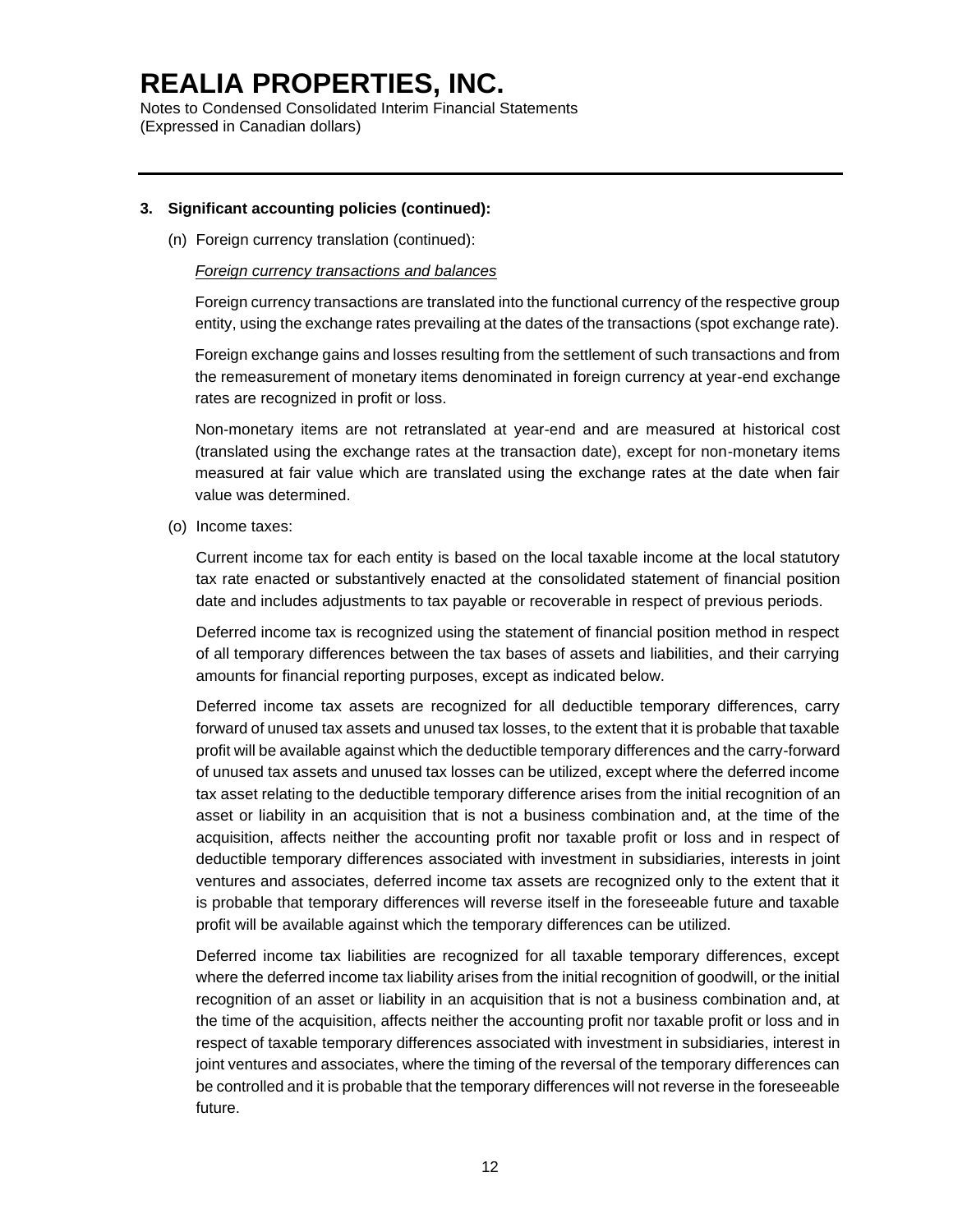Notes to Condensed Consolidated Interim Financial Statements (Expressed in Canadian dollars)

### **3. Significant accounting policies (continued):**

(o) Income taxes (continued):

The carrying amount of deferred income tax assets is reviewed at each statement of financial position date and reduced to the extent that it is no longer probable that sufficient taxable profit will be available to allow all or part of the deferred income tax asset to be utilized. To the extent that an asset not previously recognized fulfills the criteria for recognition, a deferred income tax asset is recorded.

Deferred income tax is measured on an undiscounted basis at the tax rates that are expected to apply in the periods in which the asset is realized or the liability is settled, based on tax rates and tax laws enacted or substantively enacted at the statement of financial position date.

Current and deferred income taxes relating to items recognized directly in equity are recognized in equity and not in the consolidated statement of income (loss) and comprehensive loss.

Deferred income tax assets and liabilities are offset when there is a legally enforceable right to offset current income tax assets against current income tax liabilities and when the deferred income tax assets and liabilities relate to income taxes levied by the same tax authority on either the same taxable entities or in different taxable entities, and, where there is the intent to settle the balance on a net basis.

(p) Financial instruments:

#### *Recognition and derecognition*

Financial assets and financial liabilities are recognized when the Company becomes a party to the contractual provisions of the financial instrument.

Financial assets are derecognized when the contractual rights to the cash flows from the financial asset expire, or when the financial asset and substantially all the risks and rewards are transferred.

A financial liability is derecognized when it is extinguished, discharged, cancelled or expires.

#### *Classification and initial measurement of financial assets*

Except for those trade receivables that do not contain a significant financing component and are measured at the transaction price in accordance with IFRS 15, all financial assets are initially measured at fair value adjusted for transaction costs (where applicable).

Financial assets, other than those designated and effective as hedging instruments, are classified into the following categories:

- amortized cost
- fair value through profit or loss (FVTPL)
- fair value through other comprehensive income (FVOCI).

In the periods presented, the Company does not have any financial assets categorized as FVTPL or FVOCI.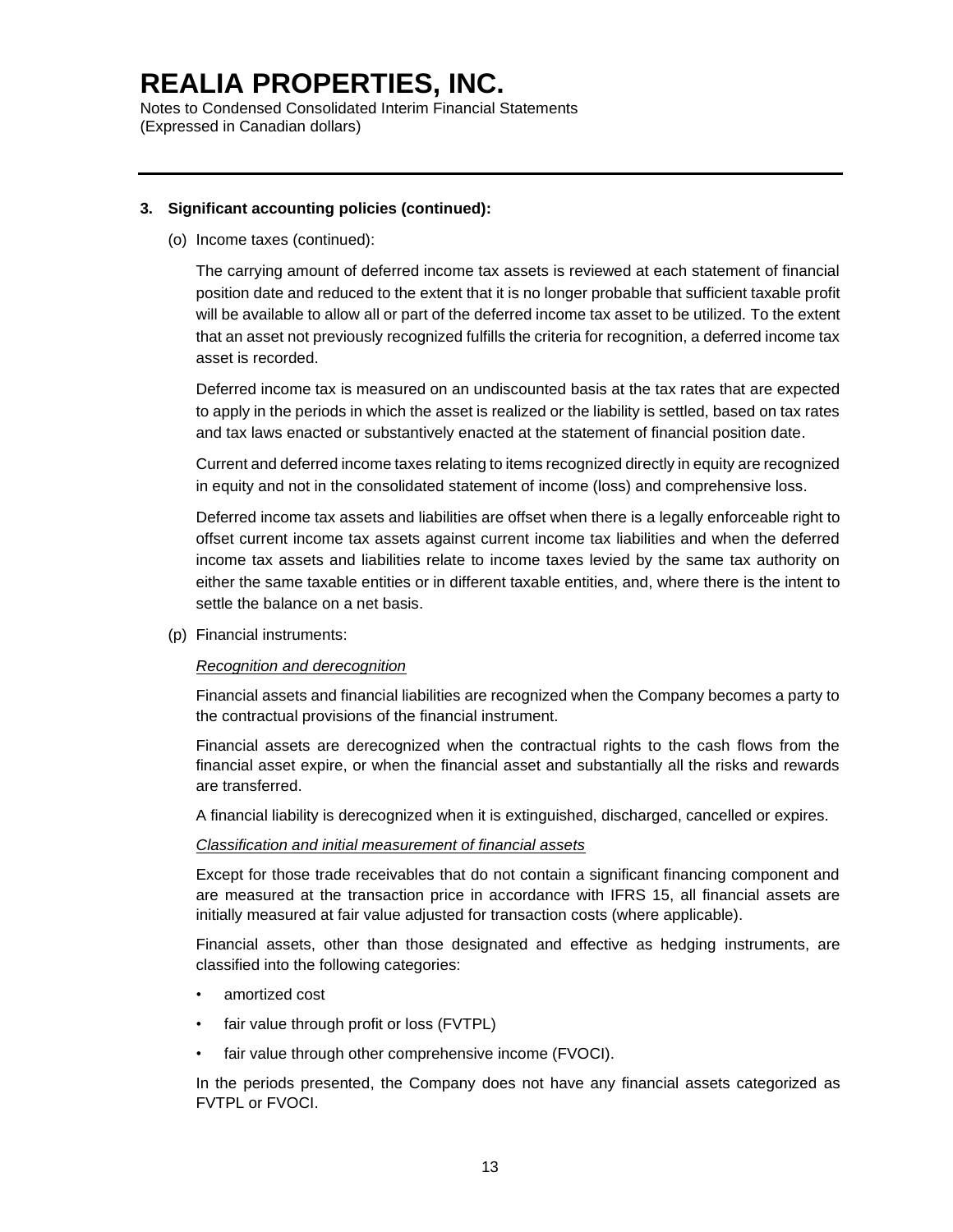Notes to Condensed Consolidated Interim Financial Statements (Expressed in Canadian dollars)

### **3. Significant accounting policies (continued):**

(p) Financial instruments (continued):

The classification is determined by both:

- the entity's business model for managing the financial asset
- the contractual cash flow characteristics of the financial asset.

All income and expenses relating to financial assets that are recognized in profit or loss are presented within net finance costs, except for impairment of trade receivables which is presented within operating and leasing expenses.

#### *Subsequent measurement of financial assets*

#### Financial assets at amortized cost

Financial assets are measured at amortized cost if the assets meet the following conditions (and are not designated as FVTPL):

- they are held within a business model whose objective is to hold the financial assets and collect its contractual cash flows
- the contractual terms of the financial assets give rise to cash flows that are solely payments of principal and interest on the principal amount outstanding

After initial recognition, these are measured at amortized cost using the effective interest method.

Discounting is omitted where the effect of discounting is immaterial.

#### *Classification and measurement of financial liabilities*

Financial liabilities are initially measured at fair value, and, where applicable, adjusted for transaction costs unless the Company designated a financial liability at fair value through profit or loss.

Subsequently, financial liabilities are measured at amortized cost using the effective interest method except for derivatives and financial liabilities designated at FVTPL, which are carried subsequently at fair value with gains or losses recognized in profit or loss (other than derivative financial instruments that are designated and effective as hedging instruments).

All interest-related charges and, if applicable, changes in an instrument's fair value that are reported in profit or loss are included within finance costs or finance income.

#### *Derivative instruments*

Derivative instruments are initially recorded at fair value including those derivatives that are embedded in a financial instrument or other contract but are not closely related to the host financial instrument or contract, respectively. Subsequent to initial recognition, changes in the fair values of derivative instruments are recognized in net loss, except for derivatives that are designated as cash flow hedges.

Transaction costs are expensed as incurred for financial instruments classified or designated at fair value through profit or loss.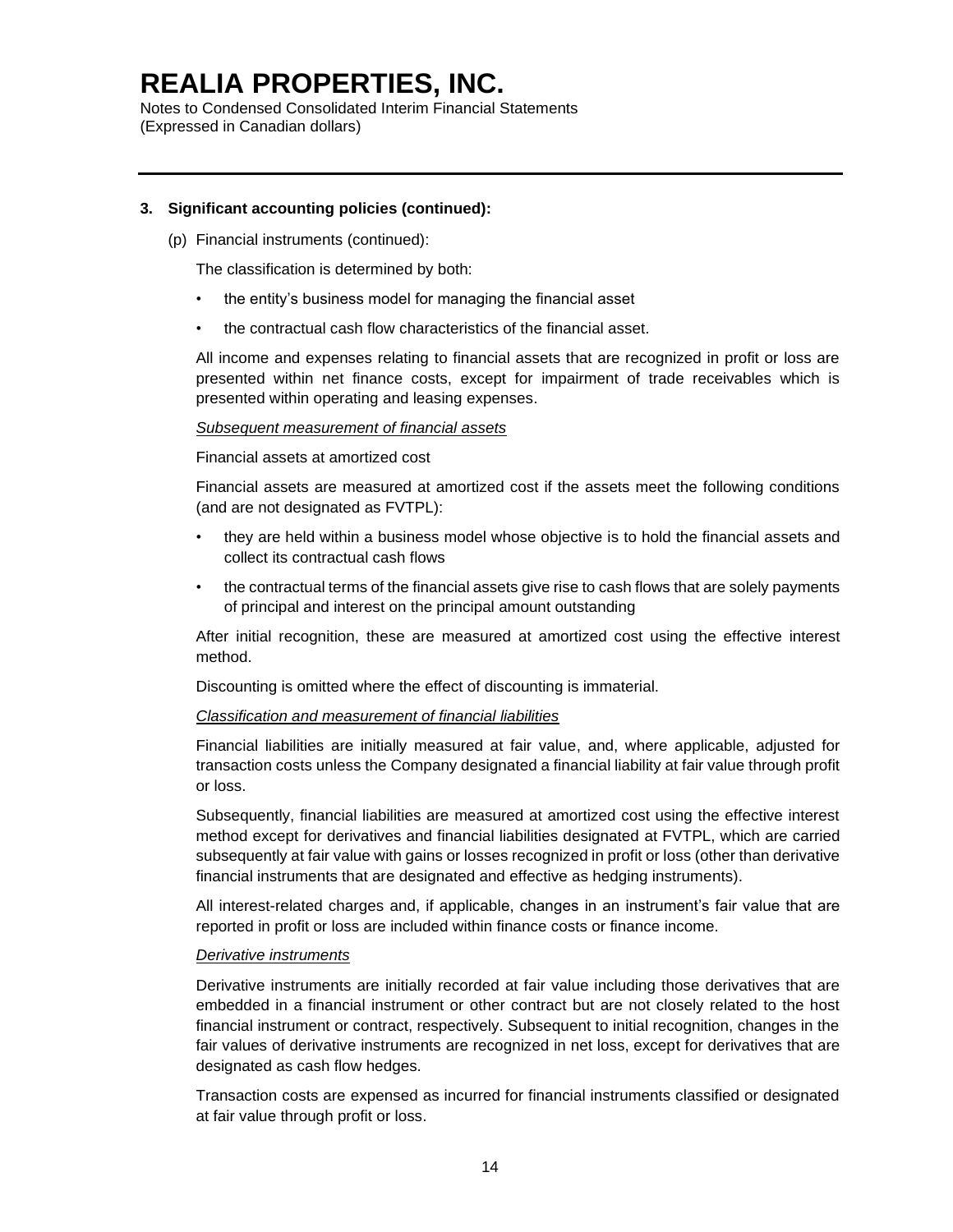Notes to Condensed Consolidated Interim Financial Statements (Expressed in Canadian dollars)

#### **3. Significant accounting policies (continued):**

(p) Financial instruments (continued):

The following is a summary of the classification adopted by the Company for each significant category of financial instrument.

| <b>Financial instruments</b>                                                                                                                                                                      | Classification                                                                                                                                                                                                                                                                                          | Measurement                                                                                                            |
|---------------------------------------------------------------------------------------------------------------------------------------------------------------------------------------------------|---------------------------------------------------------------------------------------------------------------------------------------------------------------------------------------------------------------------------------------------------------------------------------------------------------|------------------------------------------------------------------------------------------------------------------------|
| Cash                                                                                                                                                                                              | Financial assets at amortized cost                                                                                                                                                                                                                                                                      | Amortized cost                                                                                                         |
| Amounts receivable                                                                                                                                                                                | Financial assets at amortized cost                                                                                                                                                                                                                                                                      | Amortized cost                                                                                                         |
| Mortgage reserve fund                                                                                                                                                                             | Financial assets at amortized cost                                                                                                                                                                                                                                                                      | Amortized cost                                                                                                         |
| Accounts payable and accrued<br>liabilities<br>Due to related parties<br>Embedded derivative liability<br>Notes payable<br>Convertible debentures<br>Mortgages payable<br>Tenant security deposit | Financial liabilities at amortized cost<br>Financial liabilities at amortized cost<br><b>Financial liabilities at FVTPL</b><br>Financial liabilities at amortized cost<br>Financial liabilities at amortized cost<br>Financial liabilities at amortized cost<br>Financial liabilities at amortized cost | Amortized cost<br>Amortized cost<br>Fair value<br>Amortized cost<br>Amortized cost<br>Amortized cost<br>Amortized cost |

- (q) Impairment of assets:
	- (*i*) Financial assets:

IFRS 9's impairment requirements use more forward-looking information to recognize expected credit losses – the 'expected credit loss (ECL) model'. This replaces IAS 39's "incurred loss model".

Under IFRS 9, the Company applies an expected loss model that assesses the risk a financial asset will default rather than whether a loss has been incurred. This results in losses being recognized earlier. The Company applied the simplified approach to estimate expected credit losses which requires the loss allowance to be measured for lifetime expected credit losses. While the Company's financial assets are subject to the expected credit loss requirements, the identified loss was immaterial.

(*ii*) Non-financial assets:

Investment properties are tested for impairment whenever events or changes in circumstances indicate that the carrying amount may not be recoverable.

For the purpose of assessing impairment, assets are grouped into cash generating units ("CGU's"), defined as the lowest levels for which there are separately identifiable cash inflows. An impairment loss is recognized within impairment of assets for the amount by which the carrying amount of the individual asset or CGU exceeds its recoverable amount. The recoverable amount is the higher of the fair value less costs to sell and value-in-use. In determining fair value less costs to sell, recent market transactions are taken into account, if available. In absence of such transactions, an appropriate valuation model is used. Value-in-use is assessed using the present value of the expected future cash flows of the relevant asset or CGU.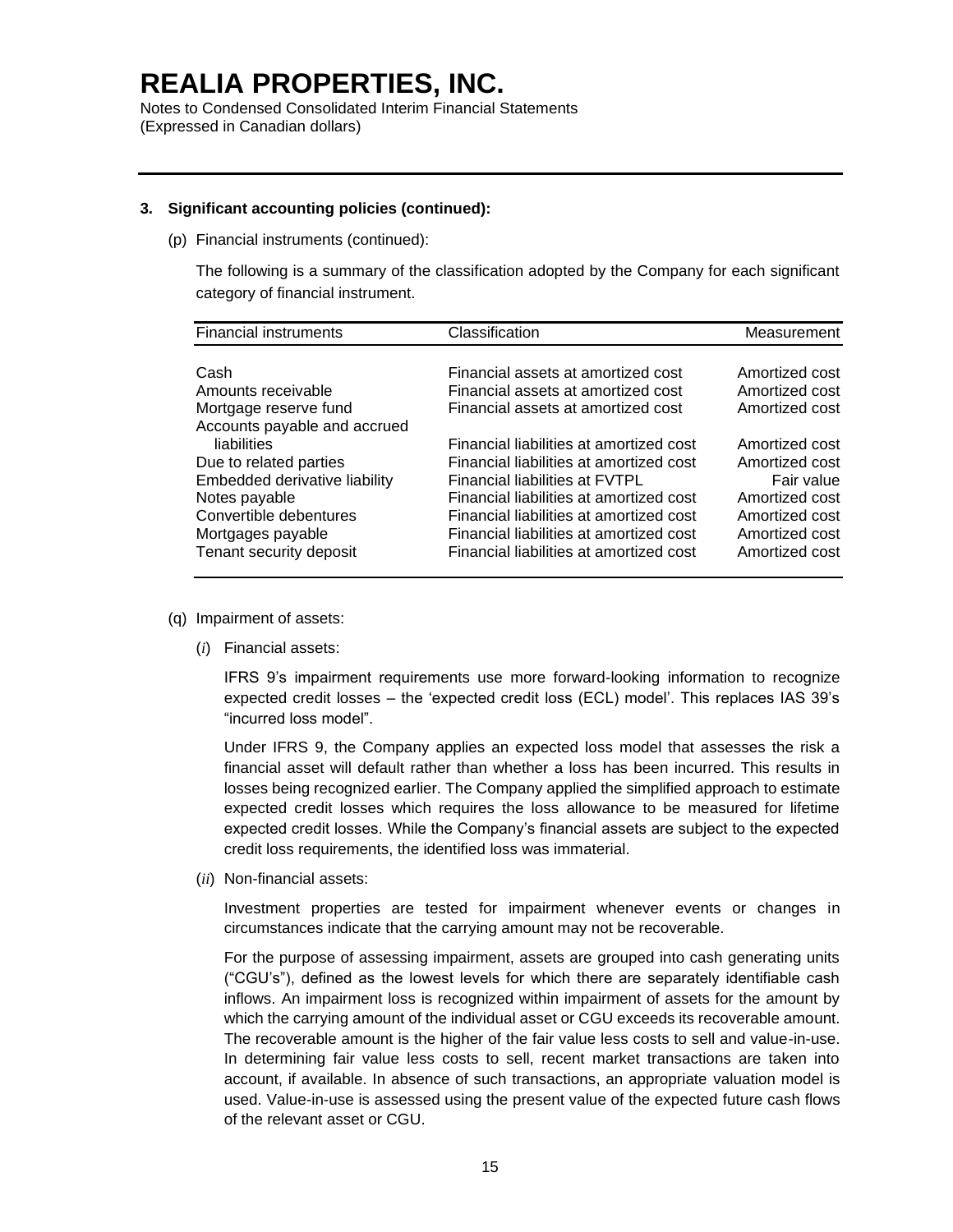Notes to Condensed Consolidated Interim Financial Statements (Expressed in Canadian dollars)

#### **3. Significant accounting policies (continued):**

(q) Impairment of assets: (continued)

Impairments are reversed to the extent that events or circumstances give rise to changes in the estimate of recoverable amount since the period the impairment was recorded. Impairment reversals are recognized within impairment of assets.

(r) Fair values:

The fair value of a financial instrument is the amount of consideration that could be agreed upon in an arm's length transaction between knowledgeable, willing parties who are under no obligation to act. In certain circumstances, however, the initial fair value may be based on other observable current market transactions in the same instrument, without modification or on a valuation technique using market based inputs.

Fair value measurements recognized in the consolidated statement of financial position are categorized using a fair value hierarchy that reflects the significance of inputs used in determining the fair values:

- Quoted prices (unadjusted) in active markets for identical assets or liabilities (Level 1);
- Inputs other than quoted prices included in Level 1 that are observable for the asset or liability, either directly (i.e., as prices) or indirectly (i.e., derived from prices) (Level 2); and
- Inputs for the asset or liability that are not based on observable market data (unobserved inputs) (Level 3).

Each type of fair value is categorized based on the lowest level input that is significant to the fair value measurement in its entirety.

(s) Future changes to significant accounting policies:

The following standards will be effective for subsequent annual periods.

(*i*) *Leases:*

In January 2016, the IASB issued IFRS 16, Leases ("IFRS 16"). The new standard is effective for annual periods beginning on or after January 1, 2019. Earlier application is permitted in certain circumstances. IFRS 16 will replace IAS 17, Leases ("IAS 17").

This standard introduces a single lessee accounting model and requires a lessee to recognize assets and liabilities for all leases with a term of more than 12 months, unless the underlying asset is of low value. A lessee is required to recognize a right-of-use asset representing its right to use the underlying asset and a lease liability representing its obligation to make lease payments.

This standard substantially carries forward the lessor accounting requirements of IAS 17, while requiring enhanced disclosures to be provided by lessors.

Other areas of the lease accounting model have been impacted, including the definition of a lease. Transitional provisions have been provided.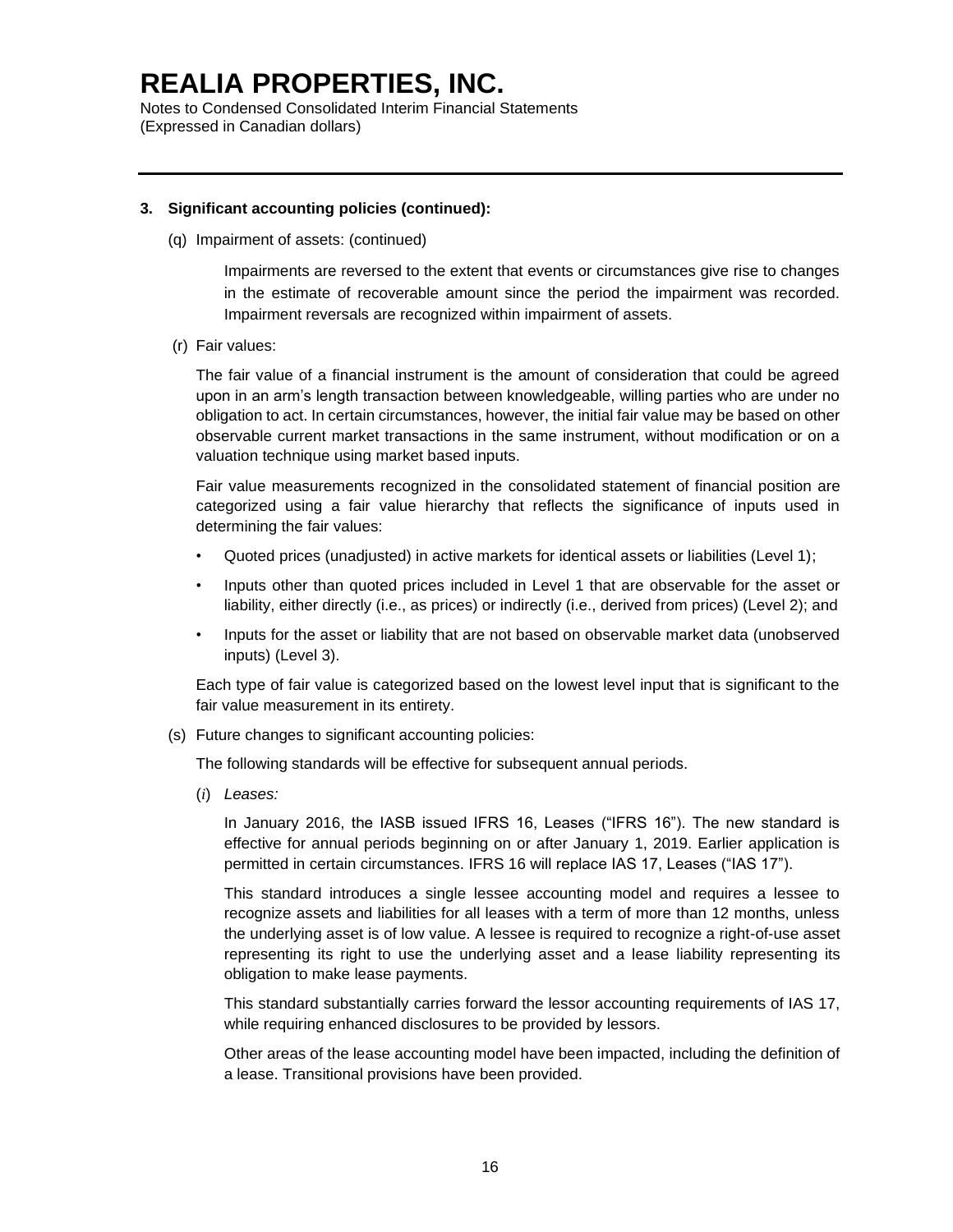Notes to Condensed Consolidated Interim Financial Statements (Expressed in Canadian dollars)

### **3. Significant accounting policies (continued):**

(s) Future changes to significant accounting policies (continued):

No material impact of IFRS 16 is expected on the consolidated financial statements, since the Company only has one lease under which it is the leese for an asset of low value. Therefore, the Company is using the exemption permitted by IFRS 16 for assets of low value. At September 30, 2019, the future minimum lease payments under this lease are not significant.

#### **4. Investment properties:**

(a) On March 30, 2016, the Company completed the purchase of a 100% interest in Metro Gateway Shopping Center, a retail real estate property located in Phoenix, Arizona.

The acquisition cost of \$11,803,610 (US\$9,100,000) before standard closing costs and adjustments was financed with a \$7,886,368 (US\$6,080,000) mortgage with the remainder financed with part of the proceeds from a \$4,500,000 issuance of convertible unsecured subordinated debentures to a related party. The seller was at arm's length to the Company.

(b) On August 31, 2016, the Company completed the purchase of a 100% interest in 116th Street Centre, a retail real estate property located in Carmel, Indiana.

The acquisition cost of \$12,894,330 (US\$9,825,000) before standard closing costs and adjustments was financed in part through a first mortgage of \$9,154,974 (US\$6,975,750) with the remainder provided by \$3,301,358 (US\$2,515,512) of proceeds from the sale of the Company's interests in Swanway and San Tan joint ventures, and the bridging loans provided – 50% by Titanstar Finance Inc., a Company of which the Chairman of the Board of Directors is a principal, and 50% by a private company owned by a director of the Company. The seller was at arm's length to the Company. The bridge loans were settled in January 2018.

(c) On September 15, 2015, the Company acquired a 49% interest in Martin Downs NSC, LLC, which holds Martin Downs Town Center ("MTDC"), a retail real shopping center located in Palm Springs, Florida for total consideration, including transaction costs, of \$3,146,172 (US\$2,369,075), paid by issuance of common shares. The Company's interest is held through its wholly-owned subsidiary, TitanStar US Inc. Martin Downs NSC, LLC being jointly controlled by the partners, the Company accounted for its interest under the equity method.

On August 31, 2018, the Company acquired an additional 9% ownership interest for \$1,302,000 (US\$1,000,000), for a note payable still outstanding as at September 30, 2019.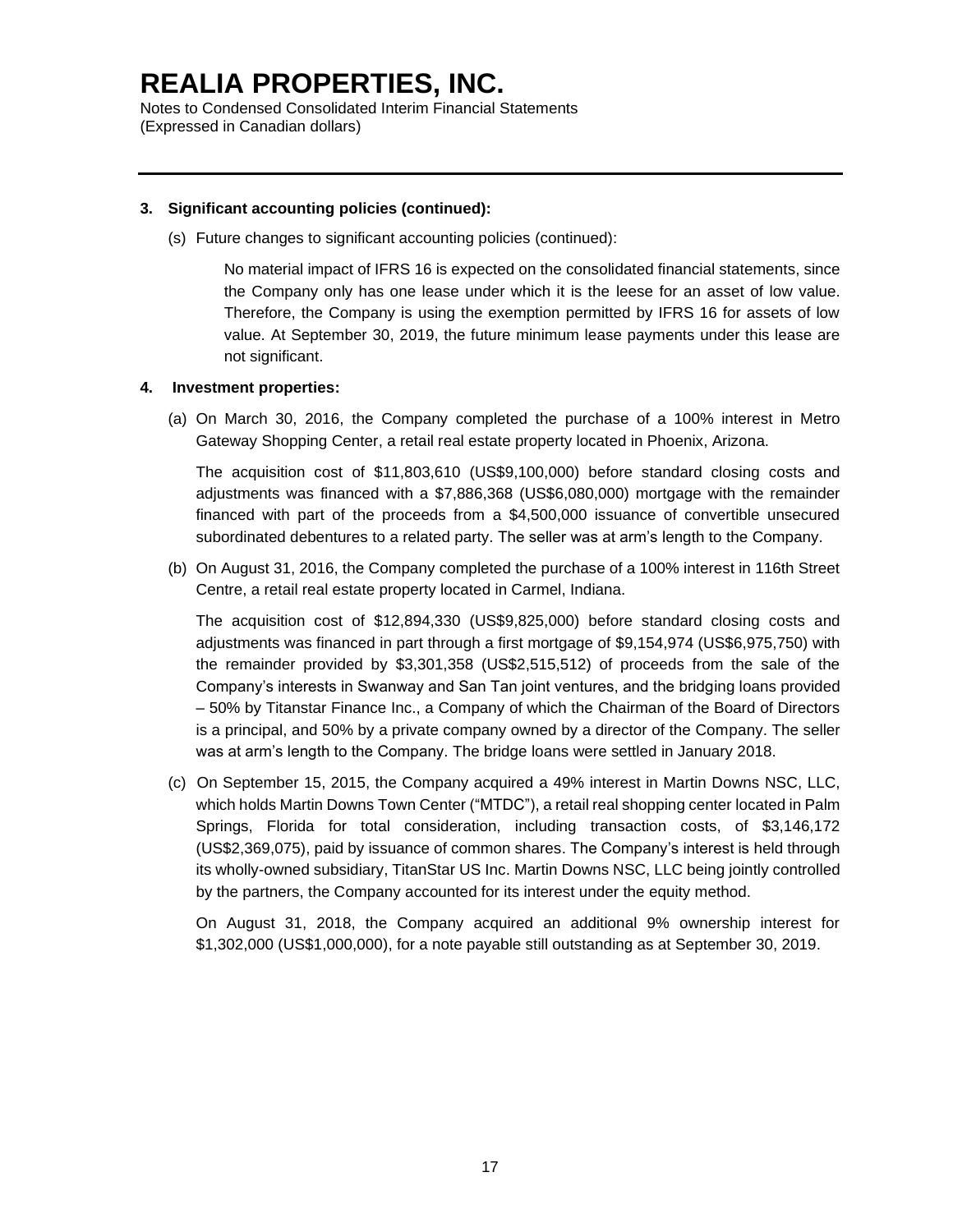Notes to Condensed Consolidated Interim Financial Statements (Expressed in Canadian dollars)

### **4. Investment properties (continued):**

On October 17, 2018, the Company acquired an additional 41% interest. The acquisition was a result of the Company exercising an option from the original 2015 Purchase and Sales agreement. In consideration for the acquisition cost of \$3,710,875, the Company issued 38,459,270 common shares as at February 22, 2019. As of October 17, 2018, the Company holds 99% in Martin Downs NSC, LLC and therefore, is deemed to have acquired control and therefore, began to consolidate Martin Downs NSC, LLC at the time of the acquisition of the additional 41% interest.

It was determined, using the optimal concentration test permitted in the amendments of IFRS 3 that the Company early adopted as at January 1, 2018, that the transaction was not a business acquisition. Therefore, the transaction was accounted for at cost, as an asset acquisition, without remeasurement of the previously held equity interest in Martin Downs NSC, LLC.

|                              | September 30, | December 31,  |
|------------------------------|---------------|---------------|
|                              | 2019          | 2018          |
| Balance, beginning of year   | \$41,050,682  | \$22,952,025  |
| Cost of acquisition(1)       |               | 16,384,593    |
| Capital additions            | 377,662       | 172,285       |
| Depreciation                 | (1,591,943)   | (1, 137, 073) |
| Foreign currency translation | (877, 667)    | 2,678,852     |
| Balance, end of the year     | \$38,958,734  | \$41,050,682  |

(1) relates to the value of the investment properties of Martin Downs NSC, LLC, following acquisition of control in October 2018 as described above.

The estimated fair value of the Company's investment properties at September 30, 2019 was \$43,695,300 (US\$33,000,000) and at December 31, 2018 was \$45,002,100 (US\$33,000,000).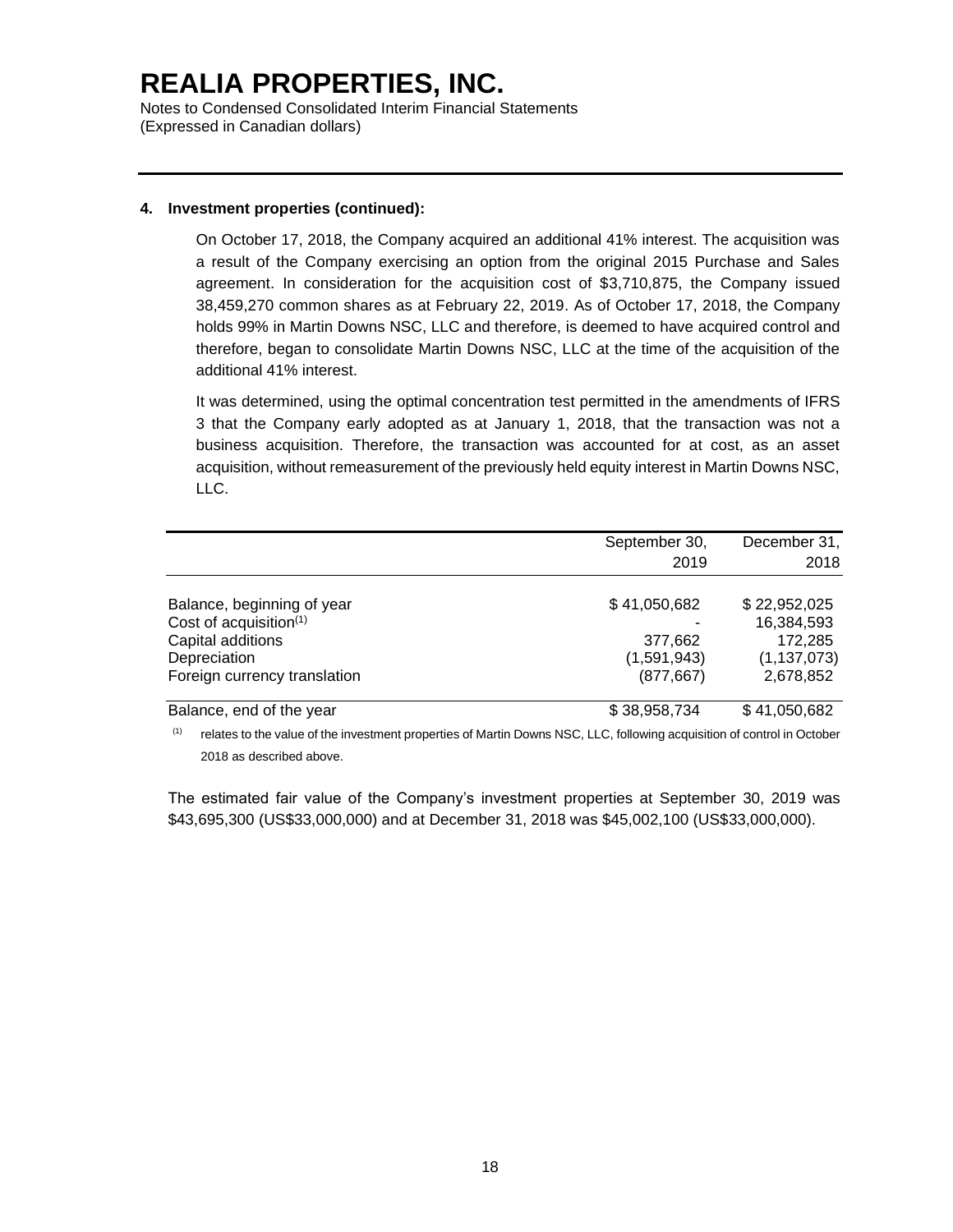Notes to Condensed Consolidated Interim Financial Statements (Expressed in Canadian dollars)

#### **5. Interests in joint ventures and associates:**

The following summarizes financial information about the Company's interests in joint ventures and associates:

|                                                                | September 30, |    | December 31,  |
|----------------------------------------------------------------|---------------|----|---------------|
|                                                                | 2019          |    | 2018          |
| Interest in joint ventures and associates, beginning of period | \$            | S  | 7,109,300     |
| Additions <sup>(1)</sup>                                       |               |    | 5,012,874     |
| <b>Distributions</b>                                           |               |    | (465, 212)    |
| Disposal of interests in joint ventures                        |               |    | (4, 458, 778) |
| Disposal of an interest in joint ventures following            |               |    |               |
| acquisition of control                                         |               |    | (7,401,868)   |
| Share of income (loss) for the year                            |               |    | 109,540       |
| Foreign currency translation                                   |               |    | 94,144        |
| Interest in joint ventures and associates, end of period       |               | \$ |               |

(1) represents the acquisitions of the additional 9% interest in Martin Downs NSC, LLC in August 2018 and the additional 41%, in October 2018

At September 30, 2018, the Company held the following joint venture interests and associates accounted for on the equity basis:

| Property name                                                               | Investment    | %     | City                | State | Date<br>acquired |
|-----------------------------------------------------------------------------|---------------|-------|---------------------|-------|------------------|
| (a) Adams Dairy Landing ("ADL")<br>(b) Martin Downs Town Center<br>("MDTC") | Associate     | 38.4% | <b>Blue Springs</b> | МO    | 09/27/13         |
|                                                                             | Joint venture | 49%   | Palm City           | FL.   | 09/18/15         |

(a) Adams Dairy Landing represents a 38.4% interest in a retail shopping center, in Blue Springs, Missouri, Blue Springs Partners, LP. The Company's interest is held through its wholly ownedsubsidiary, TitanStar US Inc. (37.5% limited partnership interest in Blue Springs Partners, LP) and Adams Dairy Landing GP, Inc. (0.9% general partnership interest in Blue Springs Partners, LP).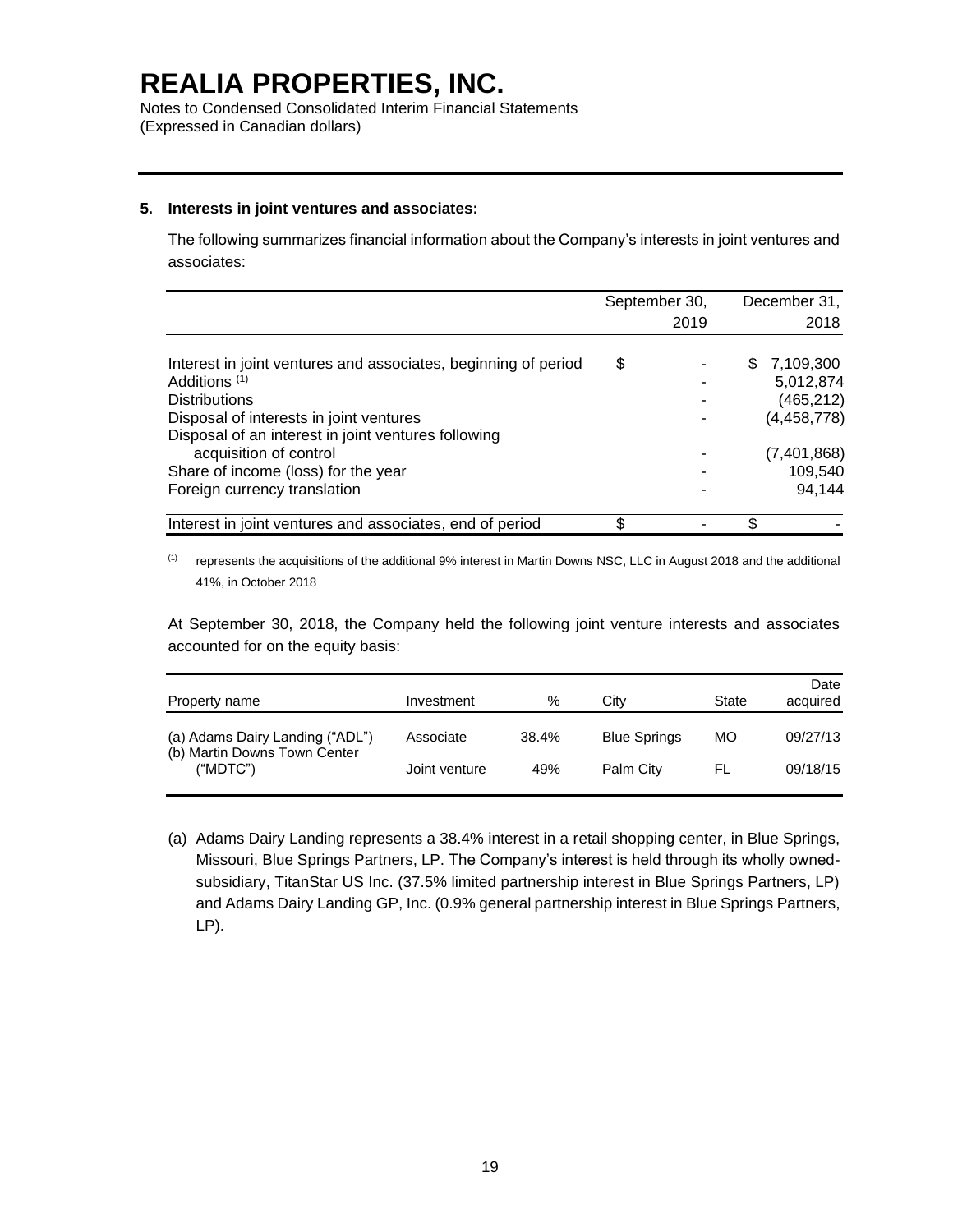Notes to Condensed Consolidated Interim Financial Statements (Expressed in Canadian dollars)

#### **5. Interests in joint ventures and associates (continued):**

During the year ended December 31, 2017, the Company, along with its limited partner in ADL performed an impairment analysis of the income property consisting of an assessment of market conditions, and expected cash flows to be generated from the property, At December 31, 2017, the Company determined the recoverable amounts from the expected future cash flows was less than its carrying value, and recorded an impairment loss of \$3,813,900 of which the Company's interest of \$1,464,538 is included in the "Share of loss of joint ventures and associates" in the consolidated statement of income (loss) and comprehensive loss. Further, the Company performed an impairment review of its investment and recorded an impairment loss to its investment in joint ventures and associates in the consolidated statements of income (loss) and comprehensive loss of \$1,153,148.

As at June 30, 2018, the Company received notice of foreclosure on the property from its lender for default in payment of its mortgage.

On August 1, 2018, Adams Dairy Landing was foreclosed by its lender upon the controlling ownership partner deciding to give back the keys rather than cure the default.

(b) As of January 1, 2018 until August 30, 2018, Martin Downs Town Center represents a 49% interest in a retail shopping center in Palm City, Florida, Martin Downs NSC LLC. The Company's interest is held through its wholly owned subsidiary, Titanstar US Inc.

On August 31, 2018, the Company acquired an additional 9% ownership interest bringing ownership to 58%.

Further in October 17, 2018, the Company acquired an additional 41% interest. The acquisition was a result of the Company exercising an option from the original 2015 Purchase and Sales agreement. As explained in note 5, upon this transfer of interest, the Company obtained control over the relevant activities of Martin Downs NSC, LCC, and as such, the Company began to consolidate Martin Downs NSC, LLC.

At September 30, 2019, the Company did not hold any interests in joint venture interests and associates.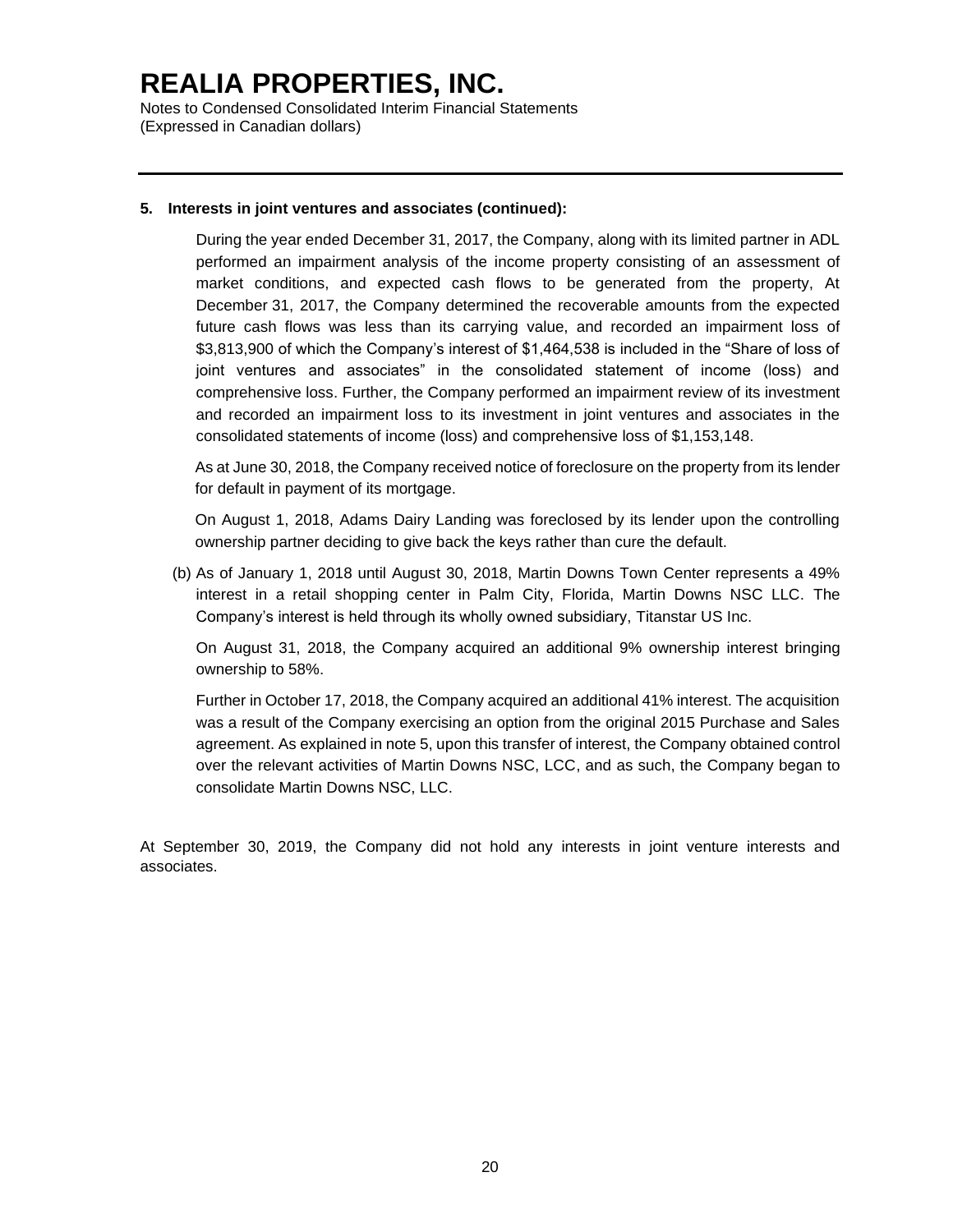Notes to Condensed Consolidated Interim Financial Statements (Expressed in Canadian dollars)

### **6. Notes payable:**

|                                                                                      | September 30,<br>2019 | December 31,<br>2018            |
|--------------------------------------------------------------------------------------|-----------------------|---------------------------------|
| Titanstar Finance Inc. (a)<br>Round Table Management (b)<br>Martin Downs GP, LLC (c) | \$<br>1.324.100       | 400,000<br>400,000<br>1,302,000 |
| Total notes payable                                                                  | 1,324,100             | 2,102,000                       |

- (a) On February 22, 2018, the Company entered into an agreement with Titanstar Finance Inc., a private company which, at the time, was related through common directors, to borrow an aggregate amount of \$400,000 for the purpose of funding working capital requirements, as a replacement of the residual \$400,000 due on a previously issued note payable. The note bore interest at a fixed rate of 7.5% per annum commencing on the date that the lender advances any portion of the principal amount. As at September 20, 2019, the loan was repaid in full.
- (b) On February 23, 2018, the Company entered into an agreement with Round Table Management, a private company which, at the time, was related through common directors, to borrow an aggregate amount of \$400,000. Proceeds of the loan were used to settle outstanding indebtedness to another director. The note bore interest at a fixed rate of 7.5% per annum commencing on the date that the lender advances any portion of the principal amount. As at September 20, 2019, the loan was repaid in full.
- (c) On August 31, 2018, concurring with the refinancing of the mortgage loan related to Martin Downs Town Center, the Company acquired an additional 9% interest in Martin Downs NSC, LLC from the Martin Downs GP, LLC, a private entity in which of the officer is a partner for an amount of \$1,302,000 (\$1,000,000 USD).

Correspondingly, the US\$1,000,000 note payable to Martin Downs GP, LLC to finance the 9% ownership interest acquisition bears interest at a rate of 10% and matures on February 28, 2020. The Company may, from time to time, repay all or any part of the amount due without penalty.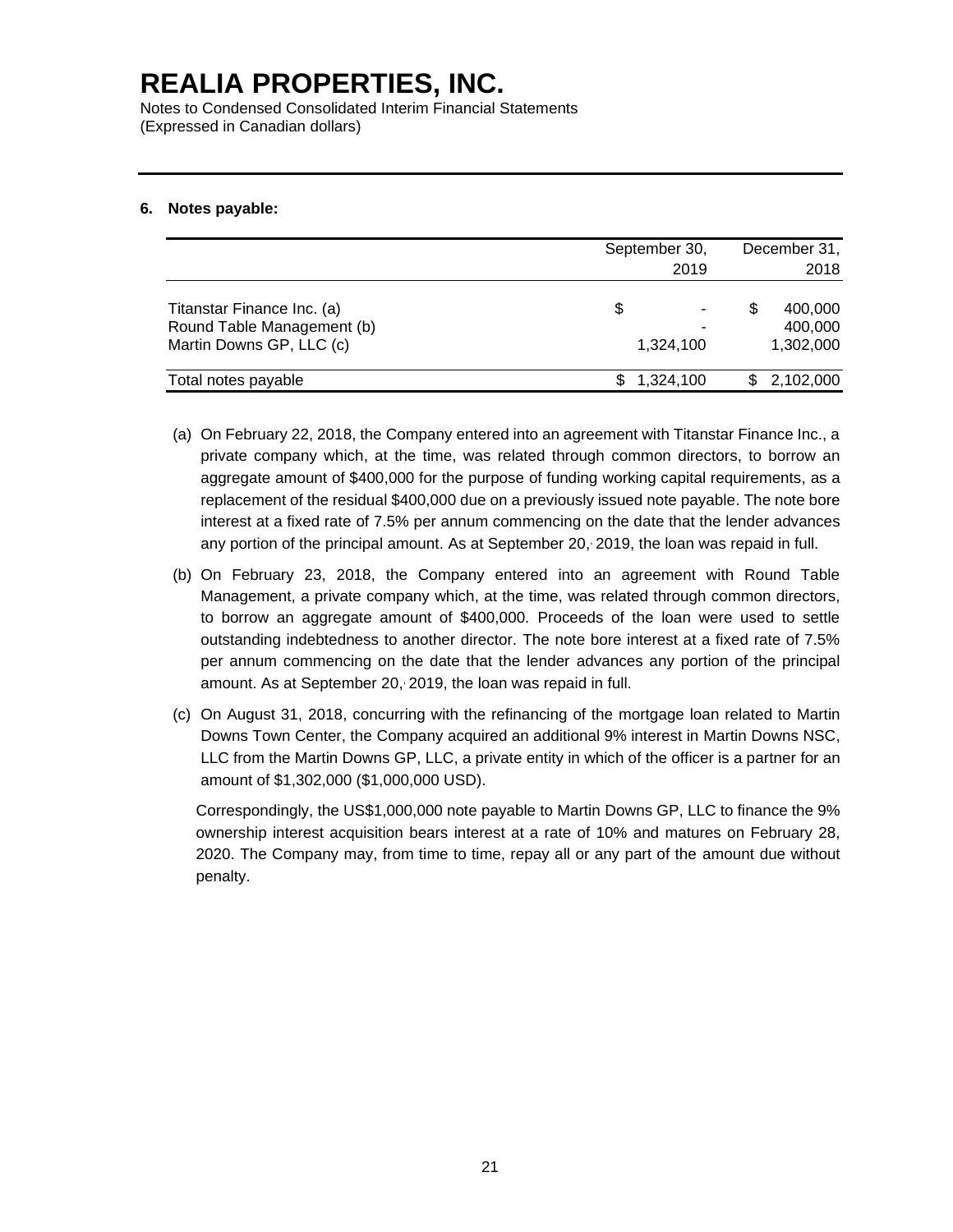Notes to Condensed Consolidated Interim Financial Statements (Expressed in Canadian dollars)

### **7. Mortgages payable:**

|                                                                                                                                                                                                          | September 30,    | December 31,     |
|----------------------------------------------------------------------------------------------------------------------------------------------------------------------------------------------------------|------------------|------------------|
|                                                                                                                                                                                                          | 2019             | 2018             |
| Mortgage payable bears a fixed interest rate of 4.78%<br>maturing September 2026. The loan is being amortized<br>over 30 years and is payable in monthly payments of<br>US\$36,515, capital and interest | 8,958,722<br>\$. | 9,336,923<br>\$. |
| Mortgage payable bears a fixed interest rate of 5.553%<br>maturing April 2021. The loan is being amortized over<br>30 years and is payable in monthly payments of<br>US\$34,724, capital and interest    | 7,739,632        | 8,058,354        |
| Mortgage payable bears a floating interest rate, the greater<br>of 1-month LIBOR plus 4.95% or 7.075% maturing<br>February 28, 2020                                                                      | 11,916,900       | 12,273,300       |
|                                                                                                                                                                                                          | 28,615,254       | 29,668,577       |
| Less: deferred financing costs (net of accumulated<br>amortization of \$389,589 (2018 - \$188,016)                                                                                                       | (120, 824)       | (359,090)        |
| Less: current portion                                                                                                                                                                                    | (12, 133, 698)   | (12, 269, 126)   |
|                                                                                                                                                                                                          | \$16,360,732     | \$17,040,361     |

The mortgages payable are recorded at amortized cost and bear a weighted average effective interest rate of 6.23% as at September 30, 2019 (2018 - 5.25%). The mortgages payable are secured by charges on the Company's investment properties.

Principal repayments, as of September 30, 2019, based on scheduled repayments to be made on the mortgages payable over the next five years and thereafter are as follows:

| 2019       | 66,521<br>\$ |
|------------|--------------|
|            |              |
| 2020       | 12,186,911   |
| 2021       | 7,749,877    |
| 2022       | 167,074      |
| 2023       | 182,909      |
| Thereafter | 8,261,962    |
|            | \$28,615,254 |

For the nine months period ended September 30, 2019, the Company incurred \$1,337,562 (2018 - \$649,264) of interest on the mortgages payable, which is included in finance costs.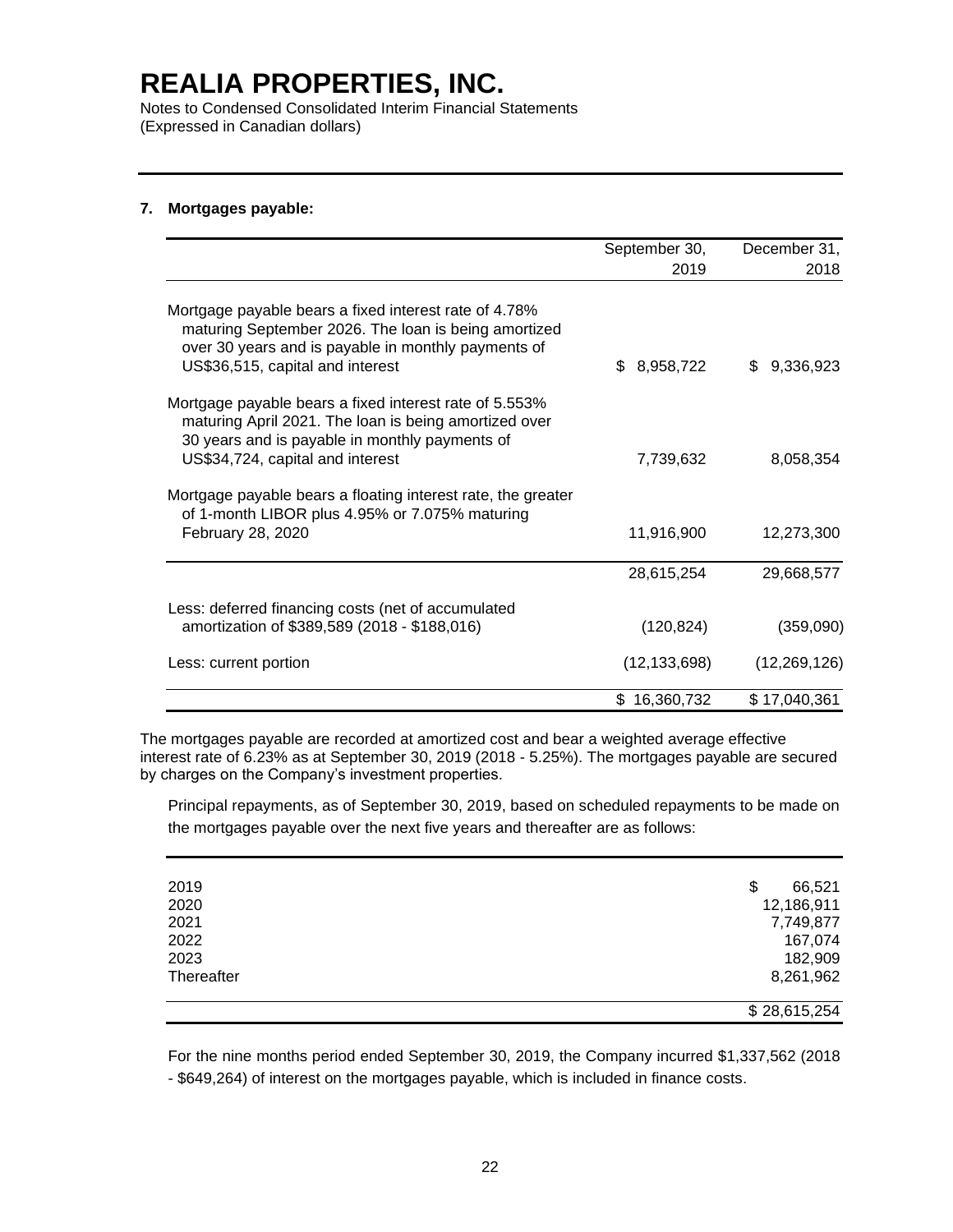Notes to Condensed Consolidated Interim Financial Statements (Expressed in Canadian dollars)

#### **8. Convertible debentures:**

(a) Non-related parties:

|                                                                                           | September 30,             | December 31,              |
|-------------------------------------------------------------------------------------------|---------------------------|---------------------------|
|                                                                                           | 2019                      | 2018                      |
| Liability, beginning of year<br>Accretion                                                 | \$<br>4,294,371<br>99,309 | \$<br>4,492,969<br>80.051 |
| Redemption of debentures via sinking fund<br>Impact of convertible debenture modification |                           | (278, 649)                |
| Liability, end of year                                                                    | 4,393,680                 | 4,294,371                 |
| Transaction costs, beginning of year<br>Redemption of debentures via sinking fund         | (124, 909)                | (134, 167)                |
| Amortization of transaction costs<br>Debt modification - transaction costs                | 53,533                    | 152,011<br>(142,754)      |
| Transaction costs, end of year                                                            | (71, 376)                 | (124, 910)                |
| Convertible debentures                                                                    | \$<br>4,322,304           | \$<br>4,169,461           |

The Company entered into a trust indenture on July 31, 2013 with BNY Trust Company of Canada under which the Company could issue convertible debentures to a maximum principal amount of \$11,500,000.

The convertible debentures are redeemable, unsecured, subordinated to senior indebtedness and were set to mature on September 30, 2018. Interest at the rate of 8.5% per annum is payable quarterly in arrears. The convertible debentures are convertible into common shares of the Company at \$0.08125 per share at any time prior to the close of business on the earlier of: (*i*) the date that is five days immediately preceding the maturity date, and (*ii*) if called for redemption, on the business day immediately preceding the date specified by the Company for the redemption of the convertible debentures.

The Company was required to pay annually on September 30, 2014 through September 30, 2017, as a mandatory sinking fund for the redemption of the convertible debentures, an amount which is equal to 3.0% of the aggregate outstanding principal amount of all convertible debentures outstanding. The maximum aggregate amount of all mandatory sinking fund payments made by the Company shall not exceed 20.0% of the aggregate principal amount of all convertible debentures. The Company could also make optional sinking fund payments. Sinking fund payments were used to redeem debentures on September 30 of each year, commencing with September 30, 2014 and ending on September 30, 2017.

Upon a change in control, the Company is required to make a redemption offer to all debenture holders equal to the principal amount plus accrued and unpaid interest and has the option to redeem all remaining debentures if 90% or more of the aggregate principal amount outstanding have been tendered for purchase under the redemption offer.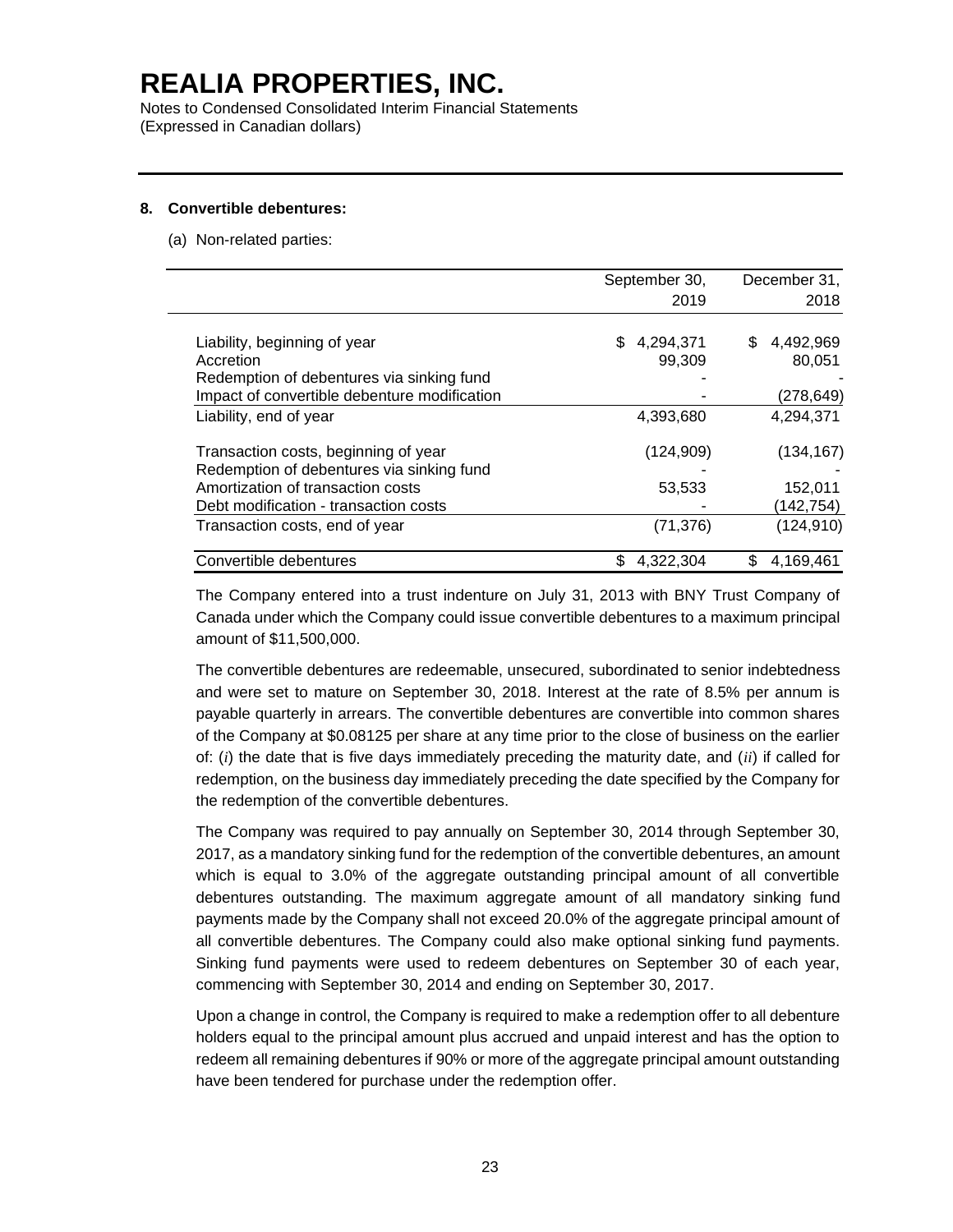Notes to Condensed Consolidated Interim Financial Statements (Expressed in Canadian dollars)

### **8. Convertible debentures (continued):**

(a) Non-related parties (continued):

On September 28, 2018, the Debenture holders approved an Extraordinary Resolution authorizing (i) the maturity extension of the Debentures from September 30, 2018 to September 30, 2020; (ii) a reduction in the conversion price at which the Debenture may be converted into common shares of the Corporation from \$0.08125 to \$0.06 per common share; and (iii) an increase of the interest rate payable on the Debentures from 8.5% per annum to 9.5% per annum, which took effect as of October 1, 2018.

This transaction was accounted for as a debt extinguishment due to substantial modifications made to the original debt. Therefore, convertible debentures of \$4,542,000 as at September 28, 2018 were derecognized and a new liability of \$4,263,350 and an equity component of convertible debentures of \$278,649 were accounted for, resulting in a gain on debt extinguishment of \$222,510 in the consolidated statement of income (loss) and comprehensive loss. The Company determined the fair value of the new liability based on the net present value of future cash flows using a discount rate of 13%.

A reconciliation of the face value of the convertible debentures is as follows:

|                                                                           | September 30,<br>2019 | December 31,<br>2018 |
|---------------------------------------------------------------------------|-----------------------|----------------------|
| Principal, beginning of year<br>Redemption of debentures via sinking fund | \$4,542,000           | \$4,542,000          |
| Principal, end of year                                                    | \$4,542,000           | 4,542,000            |

For the nine months period ended September 30, 2019, the Company incurred \$323,618 (2018 - \$289,552) of interest on the convertible debentures, which is included in finance costs.

As a condition of the convertible debentures, the Company is required to maintain a debt service coverage ratio. At September 30, 2019, the Company was in compliance with the covenant.

(b) Related parties:

|                                                                   |   | September 30, |  | December 31,               |
|-------------------------------------------------------------------|---|---------------|--|----------------------------|
|                                                                   |   | 2019          |  | 2018                       |
| Convertible debentures, beginning of period<br>Settlement of debt | S |               |  | \$2,384,113<br>(2,384,113) |
| Convertible debentures, end of period                             |   |               |  |                            |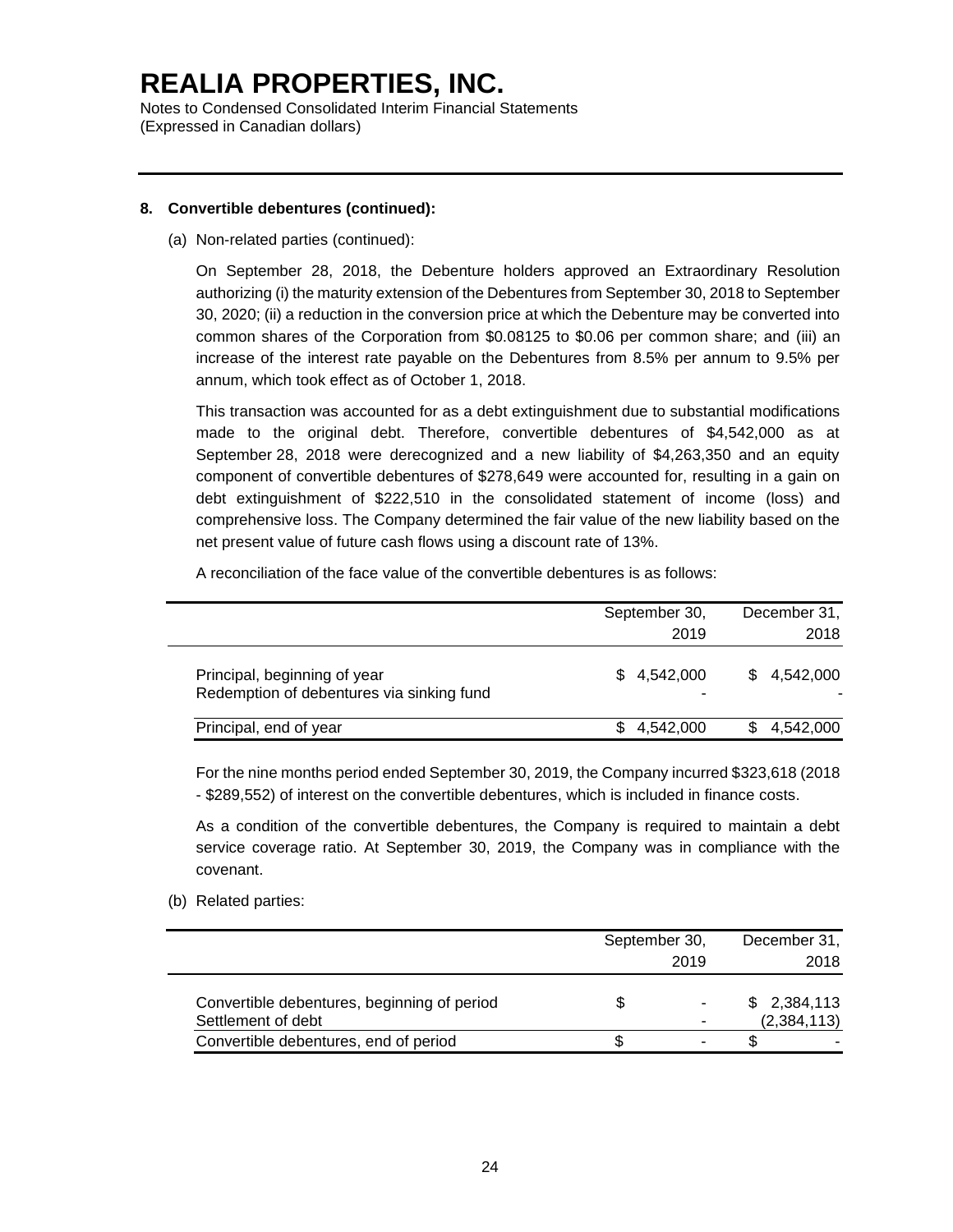Notes to Condensed Consolidated Interim Financial Statements (Expressed in Canadian dollars)

### **8. Convertible debentures (continued):**

- (a) Related parties (continued):
	- (*i*) On September 30, 2014, the Company closed a private placement of an aggregate principal amount of \$2.5 million convertible unsecured subordinated debentures which mature on September 30, 2019. The debentures are held by companies which are related by common directors. The interest owing on the debentures was modified from 9.0% to 7.5% per annum on October 22, 2014. The Company may repay all or a portion of the indebtedness owing under the debentures at any time without penalty.

The principal portion of the debenture is convertible into units with each unit comprised of one common share and one share purchase warrant of the Company at a conversion price of \$0.09 in the first year, and for each year thereafter at a conversion price equal to the greater of the closing sales price (or the closing bid, if no sales were reported on the date of determination) of the common shares on the TSX Venture Exchange or \$0.10. Accrued interest is convertible under the same terms, except the conversion price is the lesser of \$0.09 and the market price at the date of conversion during the first year. Each warrant will entitle the holder to acquire an additional common share at an exercise price equal to the conversion price of the debentures in effect at the time such warrants are issued, and will expire on September 30, 2019.

The conversion feature is considered an embedded derivative liability as the conversion price varies based on the conversion date and closing sales price of the Company's common shares. The calculated present value of the embedded derivative liability at inception was \$280,989 and the residual balance of \$2,219,011 was allocated to the debt component.

On January 10, 2018, the Company settled the \$2.5 million convertible unsecured subordinated debentures and payables to TitanStar Finance Inc. of \$740,044 (including Notes Payable of \$600,000, Loan facility of \$120,000, financing fees of \$15,000 and interest expense) from its share of the proceeds from the sale of DSC. The convertible unsecured subordinated debentures had a carrying value of \$2,384,113. As a result, the difference (net of transaction costs and accretion) of \$110,887 has been recorded as a loss on settlement of financial liabilities in the consolidated statement of income (loss) and comprehensive loss. As at December 31, 2017, the embedded derivative liability was classified as a current liability on the consolidated statement of financial position and was carried at a fair value of \$5,000.

On January 22, 2018, the Company issued 523,116 common shares at a deemed price of \$0.10 per share to settle a total of \$52,311 of accrued interest on the convertible unsecured subordinated debenture. The shares were issued at a fair value of \$18,309. As a result, the difference of \$34,002 has been recorded as gain on settlement of financial liabilities in the consolidated statement of income (loss) and comprehensive loss.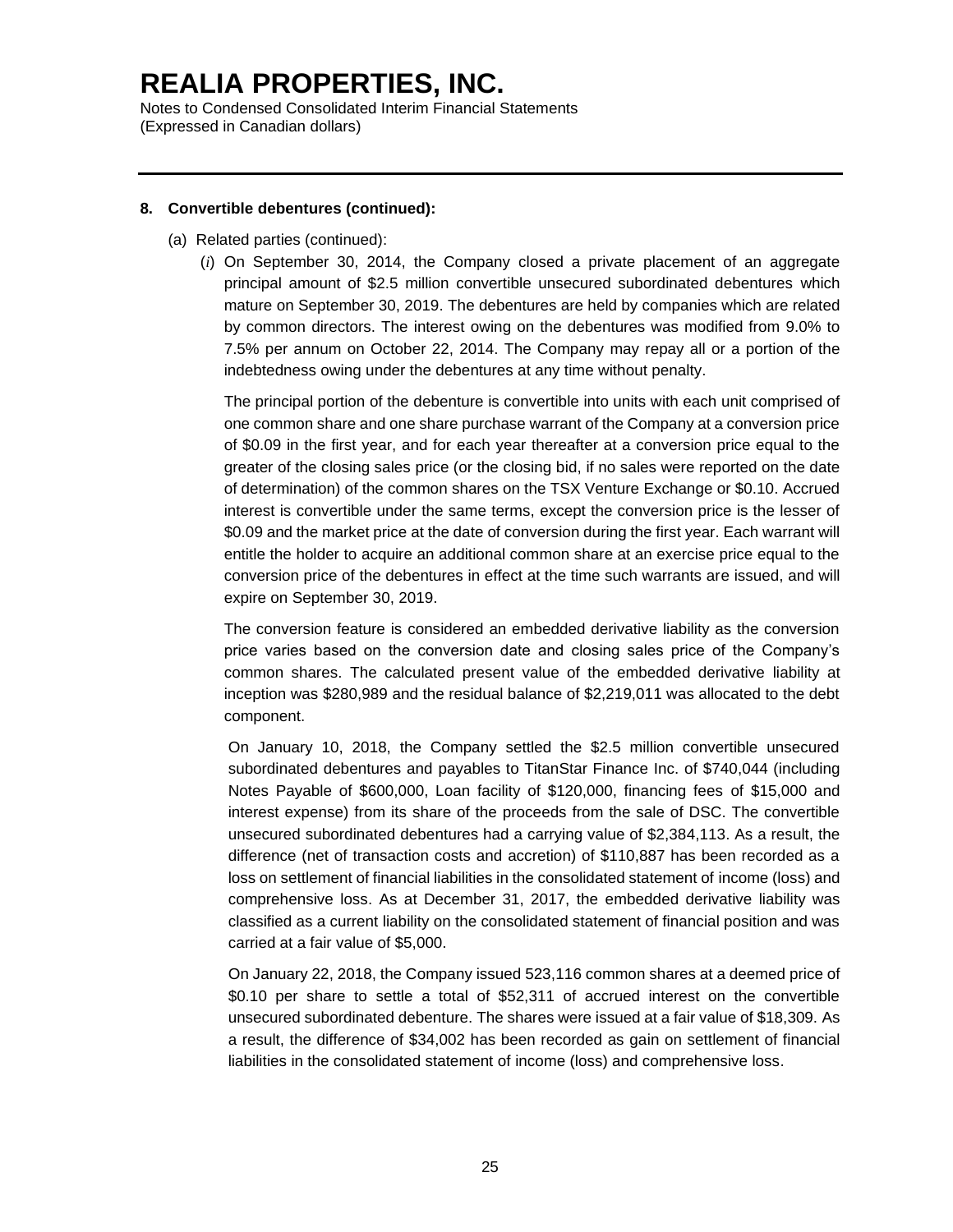Notes to Condensed Consolidated Interim Financial Statements (Expressed in Canadian dollars)

### **9. Related party balances and transactions:**

Other related party transactions and balances, not already disclosed in the condensed consolidated interim financial statements include:

|                                                      | September 30, |                    | December 31, |         |
|------------------------------------------------------|---------------|--------------------|--------------|---------|
|                                                      |               | 2019               | 2018         |         |
| Due to Hoche Partners (a) (b)<br>Due to Inovalis (c) | S             | 152,964<br>137,928 |              | 154.548 |
|                                                      |               | 290.892            | S            | 154,548 |

Included in accounts payable and accrued liabilities is \$15,946 of accrued interest charges (2018 - \$53,615) owing to private companies related through common directors.

(a) Loan facility:

On April 4, 2018, the Company obtained a loan facility for up to \$100,000. Under the terms of the loan facility, the Company may draw from time to time from April 4, 2018 to December 31, 2018, for the purpose of funding working capital requirements. Interest on any outstanding drawdowns will accrue at a fixed rate of 10% per annum, and is payable monthly. Outstanding indebtedness is payable on demand, subject to the terms and conditions of the loan facility, but will be subordinated by the Company's senior indebtedness to secured lenders. The loan facility is provided by a private company of which the Chairman of the Board of the Company is a principal. In consideration of providing the loan facility, the loan facility provider will receive \$3,000. The Company is currently pursuing negotiation for the extension of the maturity of the loan facility.

For the year ended December 31, 2018, the Company drew \$100,000 under this loan facility.

(b) Down payment:

On July 6, 2018, a private company of which the Chairman of the Board of the Company is a principal provided a \$54,116 (\$40,000USD) down payment for the refinance of the Martin Downs mortgage. The down payment will be repaid upon demand.

(c) Martin Downs Asset Management Fees:

On July 22, 2013, the Company entered into a management agreement with Inovalis USA, pursuant to which Inovalis USA provided management services to Martin Downs. As payment for its service, Inovalis USA is entitled to 1% of gross revenues. Inovalis USA is also entitled to a 1% disposition fee associated with the sale of its ownerhship interest in Martin Downs to the Company. On September 30, 2019, the Company terminated the management agreement with Inovalis USA and the associated fees became due (management fee - US\$63,975.33 and disposition fee – US\$40,192.04).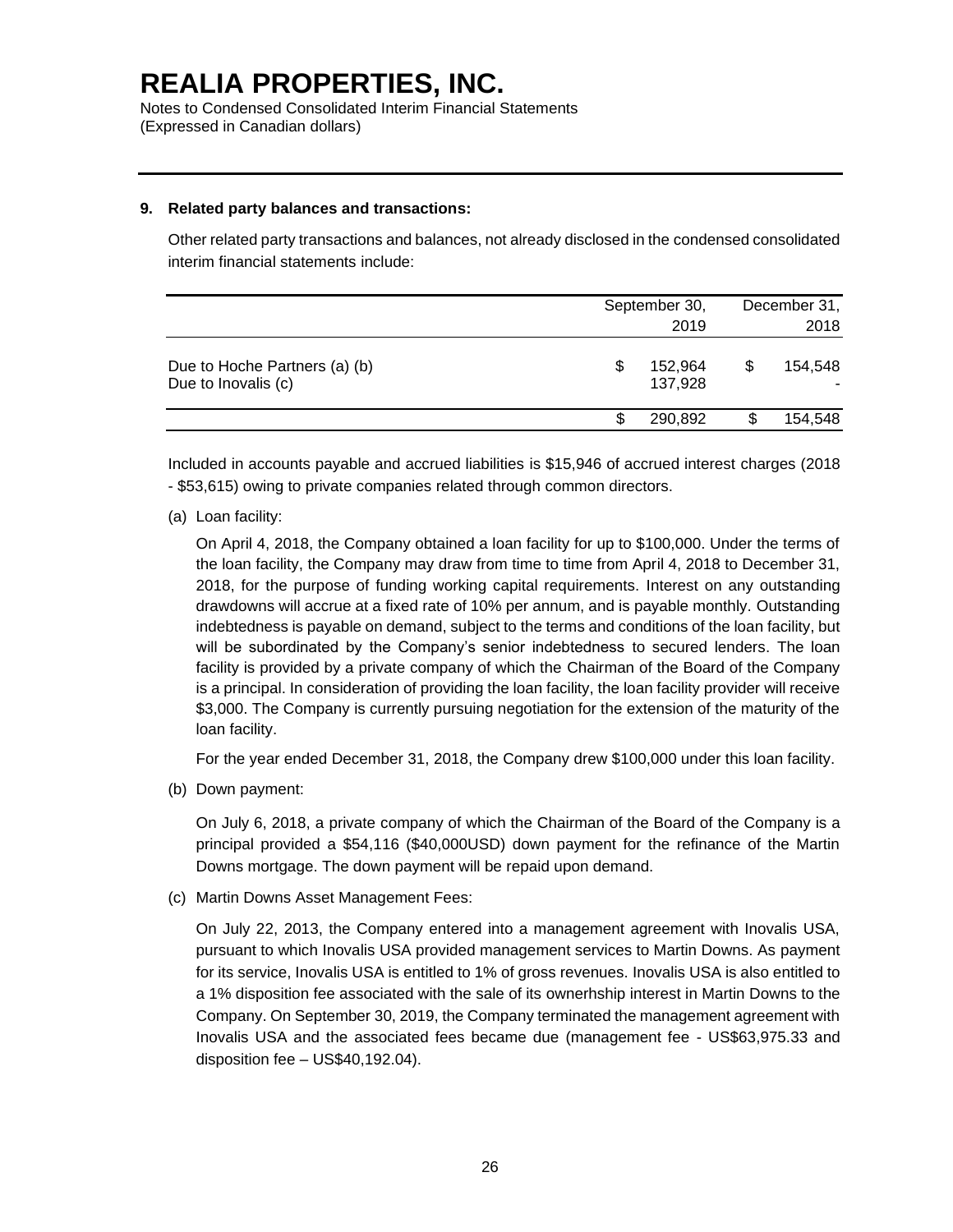Notes to Condensed Consolidated Interim Financial Statements (Expressed in Canadian dollars)

#### **9. Related party balances and transactions (continued):**

(d) Key management personnel compensation

|                                                |    | September 30,<br>2019 |    | December 31,<br>2018 |
|------------------------------------------------|----|-----------------------|----|----------------------|
|                                                |    |                       |    |                      |
| Former CFO:<br>Consulting fees<br>Current CFO: | \$ |                       | S  | 21,000               |
| Consulting fees                                |    | 56,639                |    | 44,340               |
| Corporate Secretary:<br>Consulting fees        |    | 49,617                |    | 31,751               |
|                                                | S  | 106,256               | \$ | 97,091               |

Key management personnel include the members of the Board of Directors and executive officers of the Company.

(e) Asset management agreement:

On April 16, 2010, the Company entered into an asset management agreement with TitanStar Capital Corp. ("Titanstar Capital") (the "Asset Manager"), pursuant to which the Asset Manager will provide asset management, administrative and other services to the Company and its subsidiaries. TitanStar Capital is a corporation owned by TitanStar Investment Group Inc., and is a related entity as it is owned by the former Chairman of the Board of the Company. The Company has the right to terminate the asset management agreement at any time upon 60 days' notice. As of May 30, 2018, the Asset Manager will no longer receive a monthly advisory fee. As of June 8, 2018, the former Chairman of the Board of the Company resigned and thus no longer provides asset management services.

For the nine months period ended September 30, 2019, the Company incurred operating expenses of \$Nil (2018 - \$47,917), included in general and administrative expenses, that were charged by the Asset Manager.

(f) Non-binding term sheet:

On May 2015, the Company entered into a non-binding term sheet with Inovalis S.A ("Inovalis") and Hoche Partners International ("Hoche"), significant shareholders of the Company. Under the agreement, Titanstar Capital and Inovalis will each receive management fees in the form of shares of the Company for services provided. The dollar amount of fees by Titanstar Capital and Inovalis are calculated as follows:

- (*i*) 0.75% to Titanstar Capital of the net asset value of the Company calculated quarterly in arrears;
- (*ii*) 0.75% to Inovalis of the equity raised or arranged by Inovalis; and
- (*iii*) 0.375% to Inovalis and 0.375% to Titanstar Capital on the equity raised on the Canadian capital market.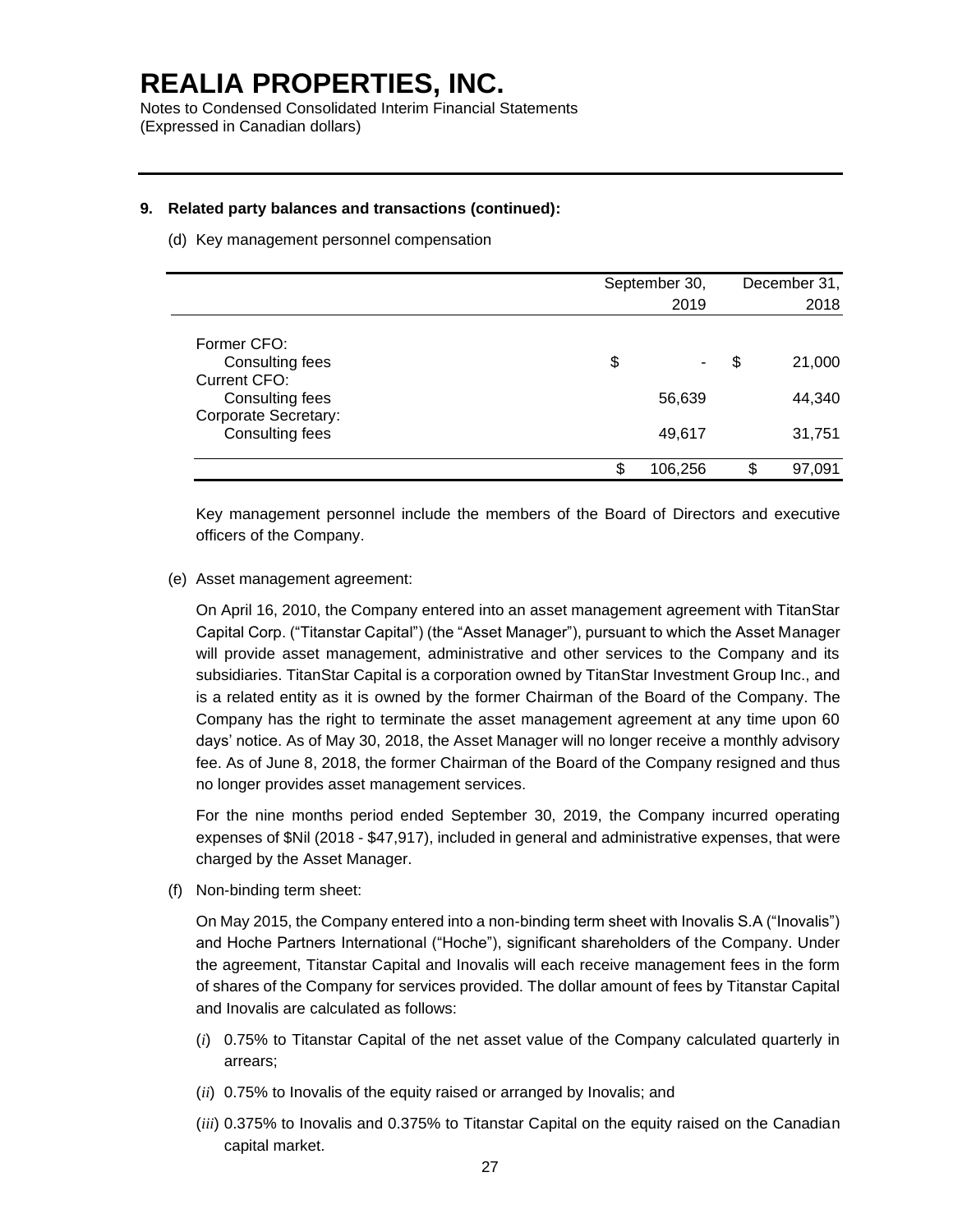Notes to Condensed Consolidated Interim Financial Statements (Expressed in Canadian dollars)

### **9. Related party balances and transactions (continued):**

(b) Non-binding term sheet (continued):

The number of shares to be issued in exchange for the dollar amount of fees of the Company will be calculated using the one week average share price prior to payment of the asset management fees, with a minimum price of \$0.06 per share.

On May 30, 2018, the Board of Directors approved the payment of all asset management fees up to March 31, 2018, but that asset management fees would not be paid going forward. Payment was made in shares.

For the nine months period ended September 30, 2019, the Company recorded \$Nil (2018 - \$2,125) to Titanstar Capital and \$Nil to Inovalis (2018 - \$14,028) for management fees pursuant to the non-binding term sheet.

#### **10. Share capital:**

At September 30, 2019 and December 31, 2018, the authorized share capital comprised an unlimited number of common shares and non-voting, perpetual, redeemable preferred shares. No preferred shares have been issued to date.

|                                                                                                        |             | September 30, 2019 |             | December 31, 2018 |
|--------------------------------------------------------------------------------------------------------|-------------|--------------------|-------------|-------------------|
|                                                                                                        | Common      |                    | Common      |                   |
|                                                                                                        | shares      | Amount             | Shares      | Amount            |
| Issued and outstanding, beginning of period<br>Shares issued upon conversion of                        | 216,761,868 | 21,612,003<br>SS.  | 214.249.087 | 17.852.974<br>S   |
| convertible debentures<br>Share issue $-$ debt settlement (a) (b)<br>Share issue - additional interest |             |                    | 2,512,781   | 48,154            |
| in Martin Downs NSC, LLC (c)                                                                           | 38,459,269  |                    |             | 3,710,875         |
| Issued and outstanding, end of period                                                                  | 255,221,137 | 21,612,003<br>\$   | 216,761,868 | 21,612,003<br>S   |

During the year ended December 31, 2018, the following share transactions occurred:

- (a) The Company issued 1,989,665 common shares to TitanStar Capital and Inovalis, as settlement of amounts charged in relation to the non-binding term sheet. The shares were issued at a fair value of \$29,845 in settlement of financial liabilities of the Company of \$119,379 and as a result \$89,535 has been recorded as a gain on settlement of financial liabilities in the consolidated statement of income (loss) and comprehensive loss.
- (b) The Company issued 523,116 common shares to Round Table Management as settlement of \$52,311 accrued interest charged on the \$1.25M convertible debentures. The shares were issued at a fair value of \$18,309 , the difference of \$34,002 was recorded as gain on settlement of financial liabilities in the consolidated statement of income (loss) and comprehensive loss.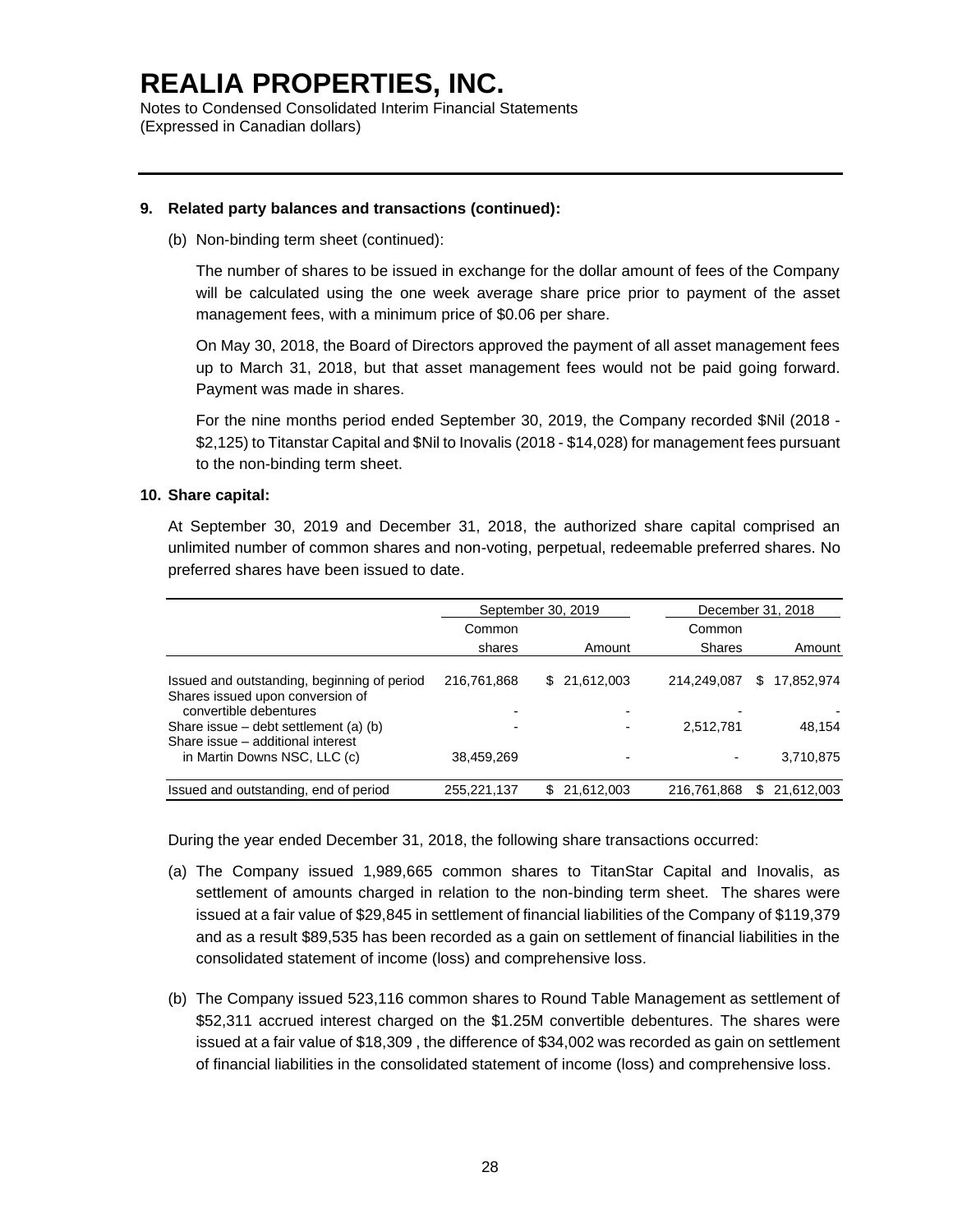Notes to Condensed Consolidated Interim Financial Statements (Expressed in Canadian dollars)

### **10. Share capital (continued):**

(c) With respect to the acquisition in October 2018 of the additional 41% interest in Martin Downs NSC, LLC, the Company issued 38,459,270 common shares on February 22, 2019 to Inovalis and Hoche. As these common shares were not yet issued as at December 31, 2018 as the Company was waiting for final approval from regulatory authorities, the shares were presented as share capital to be issued in the consolidated statement of changes in shareholders' equity. The shares were issued at a fair value of \$3,710,875.

#### **11. Share options:**

The Company's share option plan was amended on July 12, 2019 and is to be approved by the shareholders at the next annual general meeting. The previous 10% rolling stock option plan was amended to a 2% fixed stock option plan. The new plan will still allow the Company to adequately meet its compensation needs, while also decreasing the Company's regulatory costs, and also decreasing the risk of dilution to its shareholders. The exercise price of an option will be determined by the board of directors but will, in any event, not be less than the discounted market price of the Company's common shares at the time of the grant of the option.

Share option transactions and the number of share options outstanding are summarized as follows:

|                                                           |                               | September 30, 2019                       |                               |    | December 31, 2018                        |
|-----------------------------------------------------------|-------------------------------|------------------------------------------|-------------------------------|----|------------------------------------------|
|                                                           | Number of<br>share<br>options | Weighted<br>average<br>exercise<br>price | Number of<br>share<br>options |    | Weighted<br>average<br>exercise<br>price |
| Outstanding, beginning of period<br>Share options expired | 360,000                       | \$<br>0.06                               | 1,920,000<br>(1,560,000)      | S  | 0.07<br>0.08                             |
| Outstanding, end of period                                | 360.000                       | \$<br>0.06                               | 360.000                       | \$ | 0.06                                     |
| Share options exercisable                                 | 360,000                       |                                          | 360,000                       |    |                                          |
| Weighted average remaining life (years)                   | 5.83                          |                                          | 6.58                          |    |                                          |
| Weighted average remaining life (years) - vested          | 5.83                          |                                          | 6.58                          |    |                                          |

Total share-based compensation expense recognized for the nine months period ending September 30, 2019 was \$Nil (2018 - \$Nil).

Share options vested and share options outstanding for the period ended September 30, 2019 are summarized as follows:

|             |         |          | Remaining   |
|-------------|---------|----------|-------------|
| Share       | Share   |          | contractual |
| options     | options | Exercise | life        |
| outstanding | vested  | price    | (years)     |
|             |         |          |             |
| 360,000     | 360,000 | \$0.06   | 5.83        |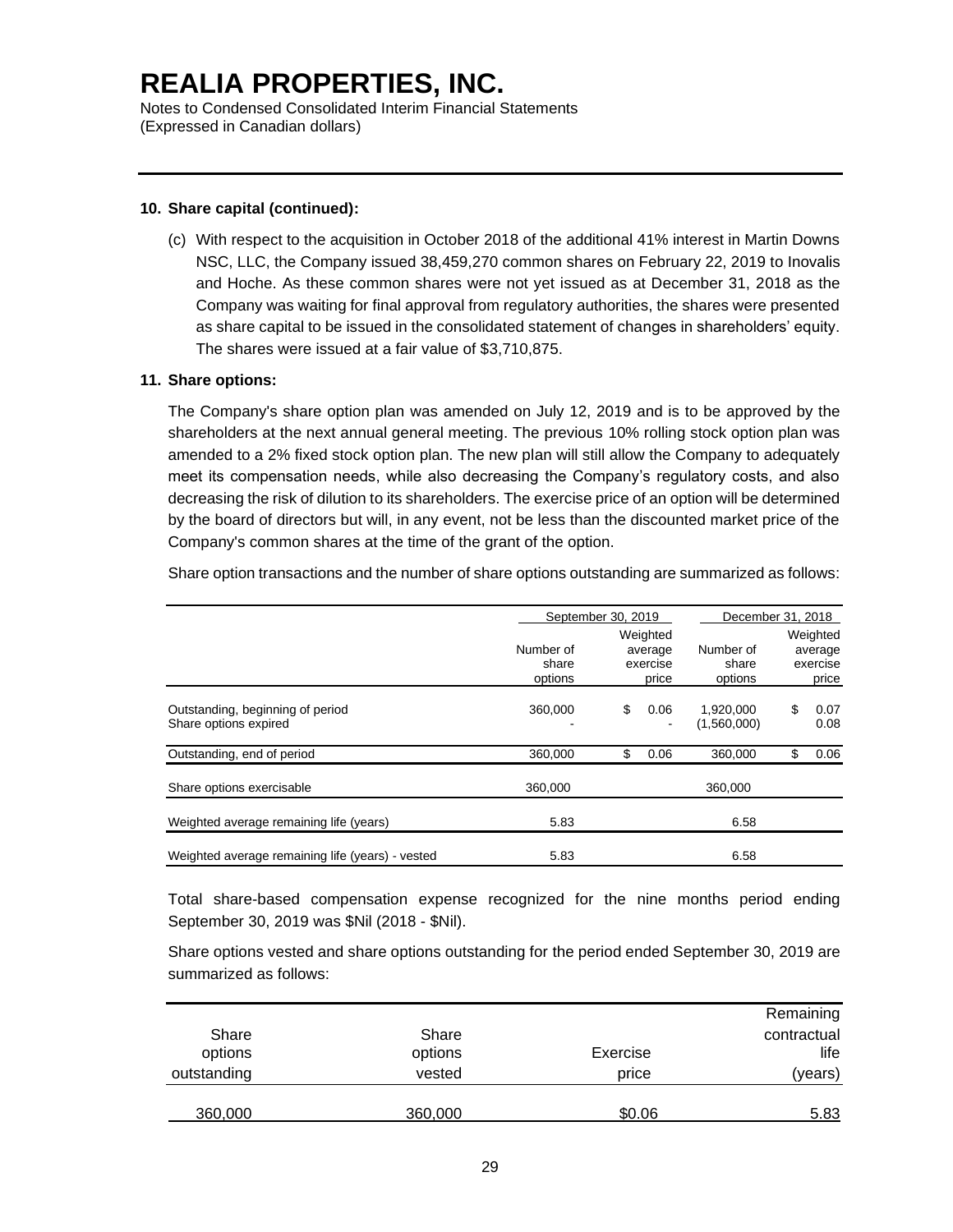Notes to Condensed Consolidated Interim Financial Statements (Expressed in Canadian dollars)

#### **12. Earnings per share:**

The weighted average basic and diluted common shares outstanding for the period ended September 30, 2019 are 247,754,686 (2018 – 215,488,012). The share options and convertibles debentures were excluded from the diluted net income per common shares as their effect would be anti-dilutive.

#### **13. Capital management:**

The Company's objectives when managing capital of \$39,442,816 (2018 - \$26,106,049), which is share capital, contributed surplus, equity component of convertible debentures, accumulated other comprehensive income, deficit, notes payable, mortgages payable, due to related parties, convertible debentures, embedded derivative liability and long-term debt, are to safeguard its ability to continue as a going concern, so that it can continue to provide returns for shareholders and benefits for other stakeholders, and to provide an adequate return to shareholders by pricing products and services commensurately with the level of risk.

The Company sets the amount of capital in proportion to risk. The Company manages the capital structure and makes adjustments to it in light of changes in economic conditions and the risk characteristics of the underlying assets. In order to maintain or adjust the capital structure, the Company may adjust the amount of dividends paid to shareholders, return capital to shareholders, issue new common shares, or sell assets to reduce debt.

The Company monitors capital from time-to-time using a variety of measures. Monitoring procedures are typically performed as a part of the overall management of the Company's operations. The Company's strategy during the period, which was unchanged from the prior period, was to maintain its ability to secure access to financing at a reasonable cost. The requirements and terms of sources of capital cannot be predicted and change in ways the Company cannot predict.

#### **14. Risk management and fair values:**

The main risks that arise from the Company's financial statements are liquidity risk, interest rate risk, credit risk and foreign exchange risk. The Company's approach to managing these risks is summarized below.

Management's risk management policies are typically performed as a part of the overall management of the Company's operations. Management is aware of risks related to these objectives through direct personal involvement with employees and outside parties. In the normal course of its business, the Company is exposed to a number of risks that can affect its operating performance. Management's close involvement in operations helps identify risks and variations from expectations. The Company has not designated transactions as hedging transactions to manage risk. As a part of the overall operation of the Company, management considers the avoidance of undue concentrations of risk.

These risks and the actions taken to manage them include the following:

(a) Liquidity risk:

Liquidity risk is the risk that the Company cannot meet its financial obligations associated with financial liabilities in full.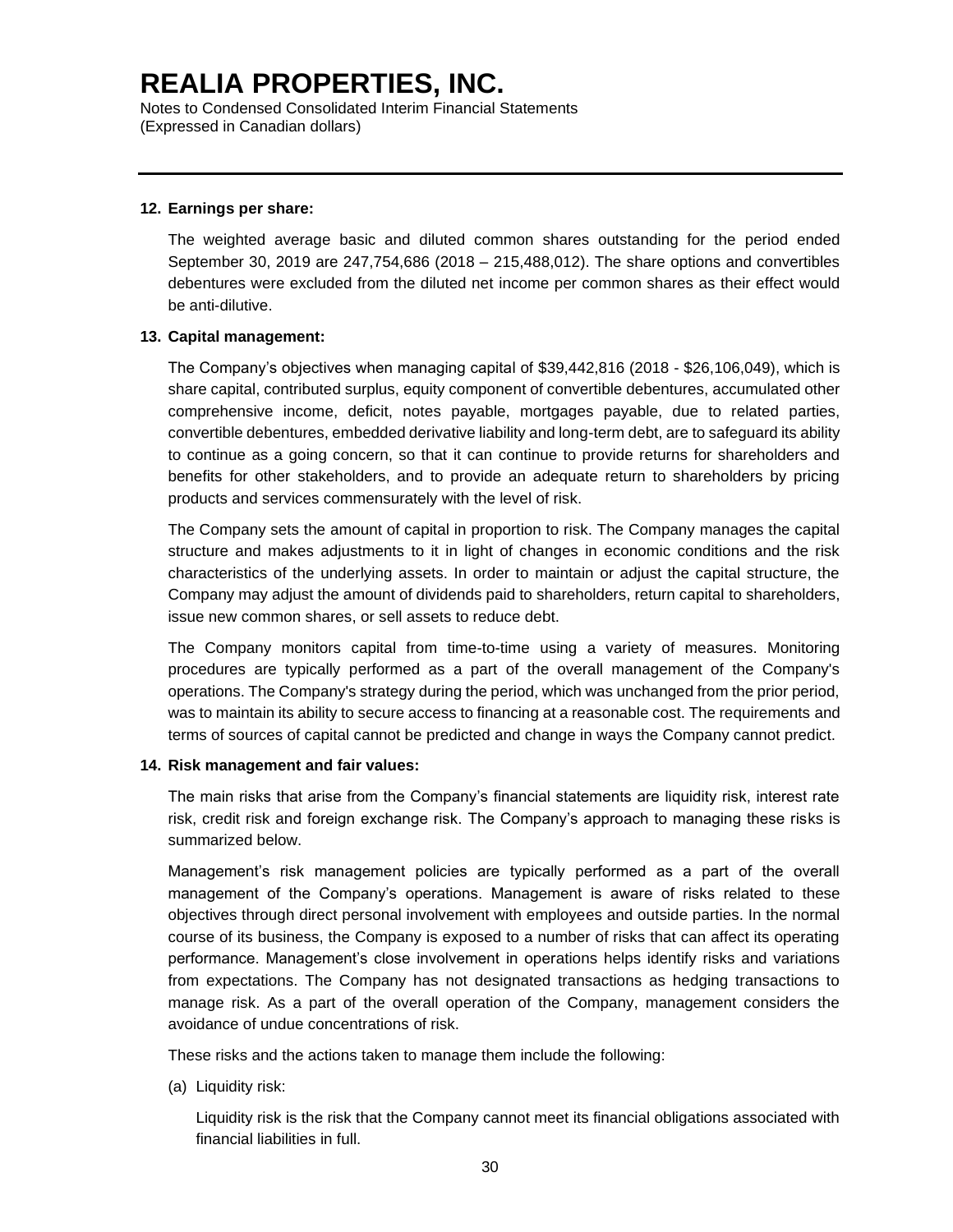Notes to Condensed Consolidated Interim Financial Statements (Expressed in Canadian dollars)

### **14. Risk management and fair values (continued):**

(a) Liquidity risk (continued):

The Company's financial liabilities include accounts payable and accrued liabilities, convertible debentures, mortgages payable, due to related parties, and notes payable.

The following table provides the future non-discounted scheduled payments of financial liabilities, including estimated interest payments:

| Year ended             |                  |                   |             |               | 2023 and          |
|------------------------|------------------|-------------------|-------------|---------------|-------------------|
| December 31,           | 2019             | 2020              | 2021        | 2022          | thereafter        |
| Mortgages payable      | 493.763<br>\$    | 13,189,351<br>\$. | \$8,312,273 | \$<br>580,194 | \$10,487,214      |
| Convertible debentures |                  |                   |             |               |                   |
| payable                | 107,873          | 4,865,618         |             |               |                   |
| Notes payable          | 33,103           | 1,346,168         |             |               |                   |
| Accounts payable and   |                  |                   |             |               |                   |
| accrued liabilities    | 1,301,600        |                   | -           |               |                   |
| Due to related parties | 290,892          |                   | -           |               |                   |
| Total                  | 2,227,231<br>\$. | 19,401,137<br>\$. | \$8,312,273 | 580,194       | 10,487,214<br>\$. |

In order to meet the ongoing obligations, the Company is pursing a sale of portion of its interest in its properties to raise equity. The Company intends to retain 25% interest in each property and receive asset management fees for managing the portfolio.

(b) Interest rate risk:

Interest rate risk is the risk that changes in market interest rates may have an effect on the cash flows associated with financial instruments, known as interest rate cash flow risk, or on the fair value of other financial instruments, known as interest rate price risk.

As at September 30, 2019 and December 31, 2018 , the Company is not exposed to changes in market interest rates as all its borrowings are at fixed interest rate (except one mortgage payable that is at variable interest rate but with a cap) Therefore, changes in market interest rate do not have a significant impact on interest expense. The Company is exposed to the risk of change in fair value arising from interest rate fluctuations.

(c) Credit risk:

Credit risk arises from the possibility that debtors or tenants may be unable to fulfill their commitments. For a financial asset, this is typically the gross carrying amount, net of any amounts offset and any impairment losses. The Company has credit policies to address credit risk on accounts receivable (tenants), which may include the analysis of the financial position of the debtor or tenant and review of credit limits. The Company also may review credit history before establishing credit and review credit performance. In the case of a tenant, management carefully watches and monitors rent payments which are due each month. An allowance for expected credit losses or other impairment provisions are established based upon factors surrounding credit risk, historical trends and other information.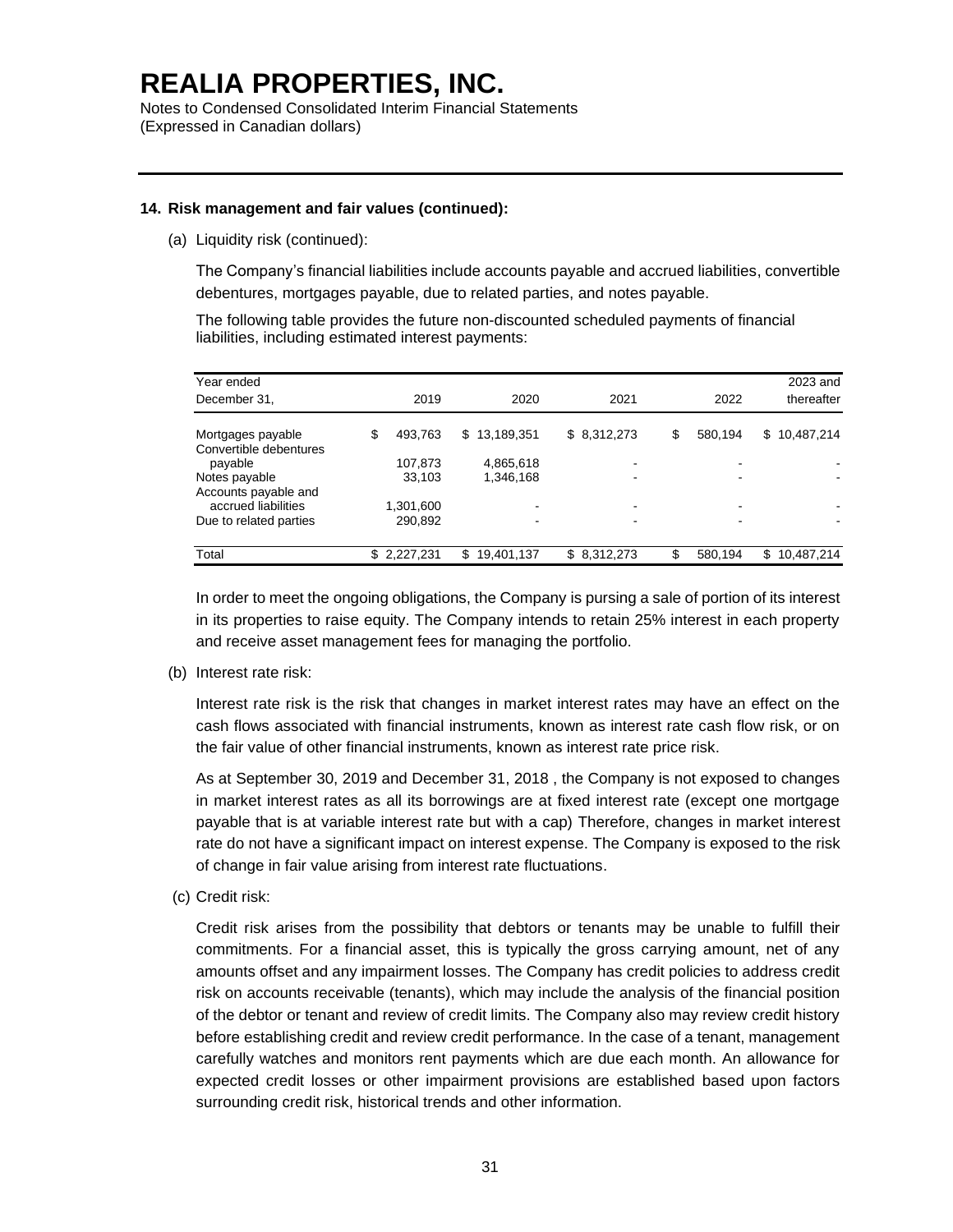Notes to Condensed Consolidated Interim Financial Statements (Expressed in Canadian dollars)

#### **14. Risk management and fair values (continued):**

(c) Credit risk (continued):

A financial asset is past due when a debtor has failed to make a payment when contractually due. The Company has no financial assets that are past due and does not have an allowance for expected credit losses.

(d) Foreign exchange risk:

Foreign exchange risk is the risk that changes in foreign exchange rates may have an effect on future cash flows associated with financial instruments. The Company is exposed to foreign exchange risk on transactions denominated in currencies other than the functional currency of each of the group's entities. Changes in the applicable exchange rates may result in a decrease or increase in foreign exchange income or loss. The Company may enter into forward exchange contracts to manage part of the foreign exchange risk exposures, but no forward contracts exist as at September 30, 2019.

The Canadian dollar equivalent of monetary assets and liabilities exposed to the foreign exchange risk are as follows:

|                                           | September 30,<br>2019             | December 31,<br>2018            |
|-------------------------------------------|-----------------------------------|---------------------------------|
| Cash<br>Notes payable<br>Accounts payable | S<br>7.170<br>1,324,100<br>65,793 | 162,698<br>1,302,000<br>102,069 |

If the Canadian dollar had strengthened or weakened 5 percent against the U.S. dollar with all other variables held constant, the Company would have additional income or loss from foreign exchange included in net income and equity for the period ended September 30, 2019 of approximately \$69,131 (2018 – \$12,390).

(e) Fair values:

Fair value is the price that would be received to sell an asset or paid to transfer a liability in an orderly transaction between market participants at the measurement date.

Assets and liabilities measured at fair value in the consolidated statement of financial position or for which fair value disclosure is required in the notes to the condensed consolidated interim financial statements are classified based on a three-level hierarchy as detailed in note 3(r).

For assets and liabilities that are recognized at fair value in the condensed consolidated interim financial statements on a recurring basis, the Company determines whether transfers have occurred between Levels in the hierarchy by reassessing categorization (based on the lowest level input that is significant to the fair value measurement as a whole) at the end of each reporting period.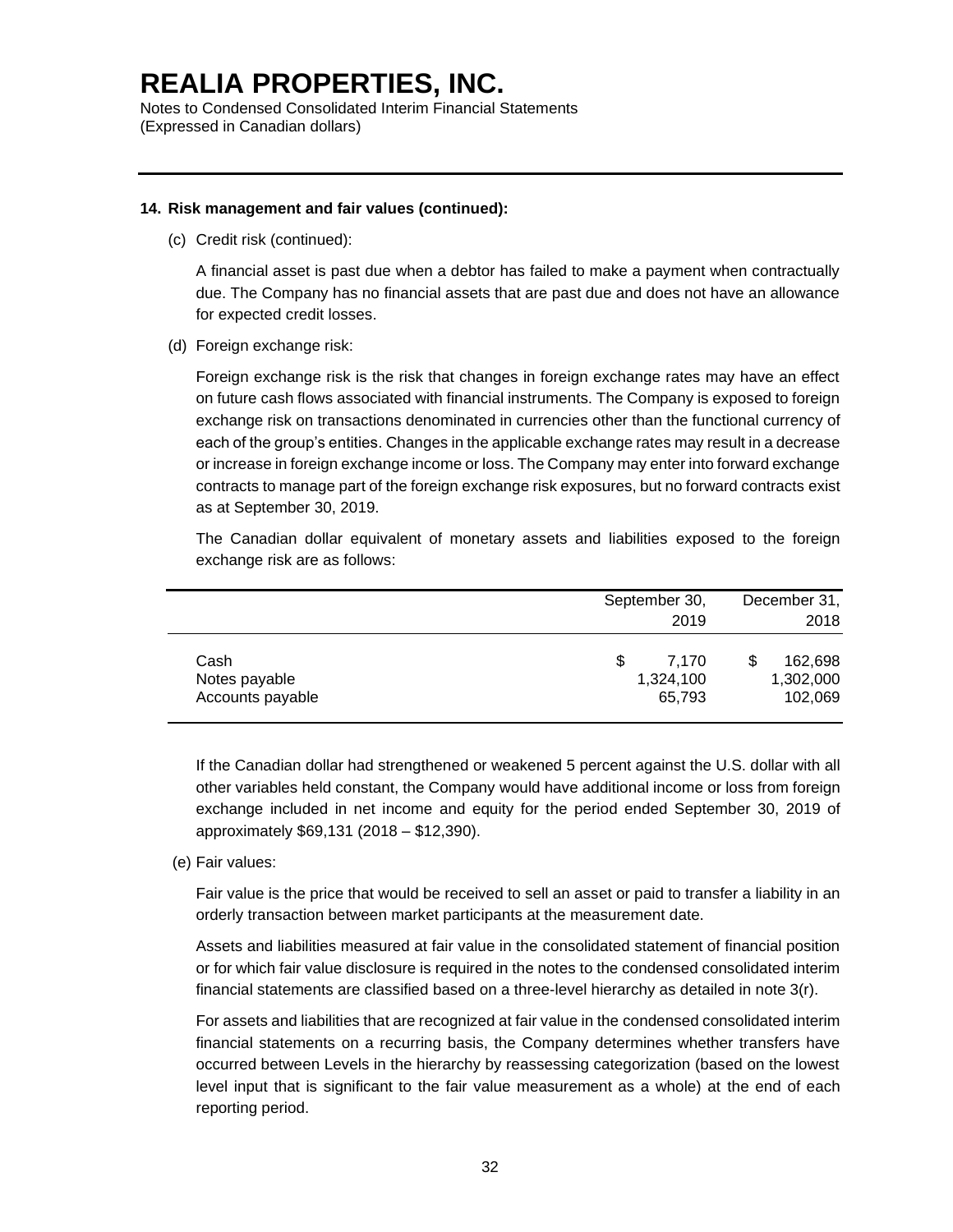Notes to Condensed Consolidated Interim Financial Statements (Expressed in Canadian dollars)

#### **14. Risk management and fair values (continued):**

(e) Fair values (continued):

The embedded derivative is the only liability measured at fair value by the Company. These are classified as Level 2 investments. The Company does not have any assets designated as fair value through profit or loss.

For the purpose of fair value disclosures, the Company has determined classes of assets and liabilities on the basis of the nature, characteristics and risks of the asset or liability and the level of the fair value hierarchy as explained above.

|                                              |                            | September 30, 2019         |            | December 31, 2018                       |
|----------------------------------------------|----------------------------|----------------------------|------------|-----------------------------------------|
|                                              | Carrying                   | Fair                       |            | Fair                                    |
|                                              | value                      | value                      | value      | value                                   |
| Investment properties<br>Mortgages payable   | \$38,958,734<br>28,615,255 | \$43,695,300<br>29.210.587 | 29.309.487 | \$41,050,682 \$45,002,100<br>29.932.820 |
| Convertible debentures - non-related parties | 4.322.304                  | 4.322.304                  | 4.169.461  | 4.169.461                               |

The valuation techniques and inputs for the Company's financial instruments are as follows:

(*i*) Short term assets and liabilities

The carrying values of financial assets and financial liabilities not measured at fair value, such as cash, accounts receivable, accounts payable and accrued liabilities, notes payable and due to related parties approximate their fair value due to the relatively short periods to maturity of these items or because they are receivable or payable on demand.

(*ii*) Mortgages payable and convertible debentures

The fair values of the mortgages payable and convertible debentures have been calculated based on discounted future cash flows using discount rates that reflect current market conditions for instruments having similar terms and conditions and therefore are classified as Level 2 in the fair value hierarchy.

(*iii*) Investment properties

The fair value of the investment properties is determined by management, using recognized valuation techniques supported, in certain instances, by independent real estate valuation experts. Investment properties are classified as level 3 investments.

There were no transfers between Level 1, Level 2 and Level 3 during the period ended September 30, 2019